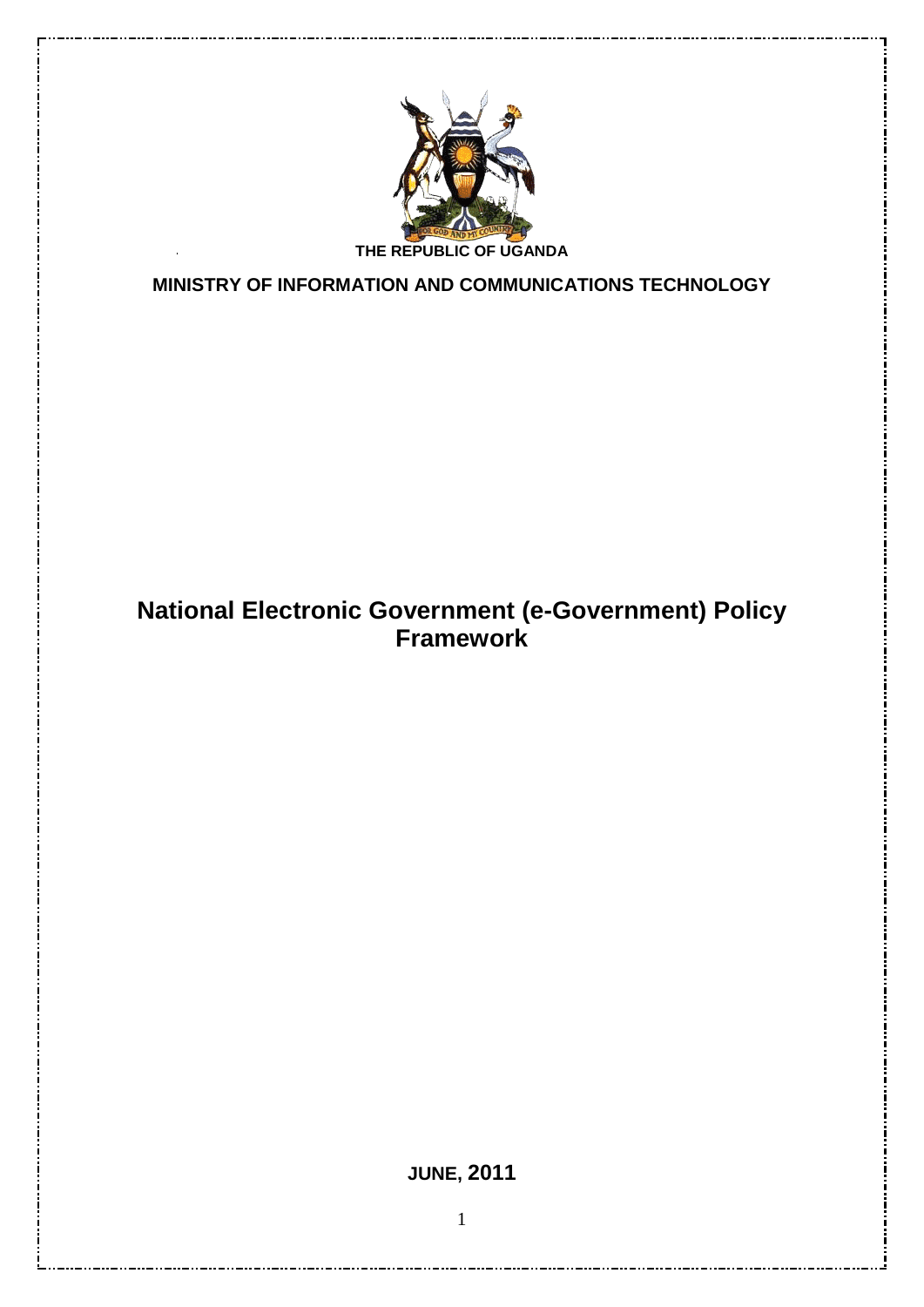# **FOREWORD**

The way of carrying out business in the world today is changing at a very high speed with new technologies taking a center stage. Both Government and the private sector have no alternative other than to move in that direction and adopt the emerging new technologies to modernize their service delivery. The advent of Information and Communication Technologies (ICT) is fundamentally changing the way we work, learn and interact. It is the belief of the Government of Uganda (GOU) that ICT should be utilized to move into the era of electronic Government (e-Government) aimed at demystifying the role of Government, simplifying procedures, bringing transparency, accountability, and making credible timely information available to all citizens and at the same time providing all services in an efficient and cost-effective manner.

The Government of Uganda has a strong belief that ICT has the potential not only to revolutionize the way Government operates, but also to enhance the relationship between Government and Citizens (G2C), Government and Business community (G2B) and within Government to Government departments (G2G).

With this in mind, the GOU has developed this policy framework which clearly identifies the goal of e-Government and spells out its core pillars, critical success factors and a roadmap which will be adopted to achieve it.

The Government is aware that the path to achieving effective e-Government is a big challenge and as such, it will require focused political will, a change of mindsets at all levels of Government and entire citizenry, a strategic partnership with the Private Sector, Civil Society, Academia, Development Partners and participation of citizens as stakeholders. Interalia, it will involve thorough examination of existing government functions, simplification, and re-engineering of procedures. A requisite institutional framework and structure will be put in place to oversee and coordinate the implementation of the e-Government programme.

All in all, when Government works better, it works better for all of us. The Government is committed to services being delivered to citizens and business in a more effective and efficient manner. e-Government offers exciting potential for Government agencies to communicate and deliver their services in a manner that better suits the needs of the citizenry. We must try and achieve clean and transparent administration through e-Government.

I appeal and encourage all Government agencies to use this framework to further focus and inform their e-Government strategic plans as one of the facets to transform our country into a knowledge-based economy.

For God and My Country,

Ruleslanchuf 10)

Ruhakana Rugunda (Dr.) **Minister of Information and Communications Technology**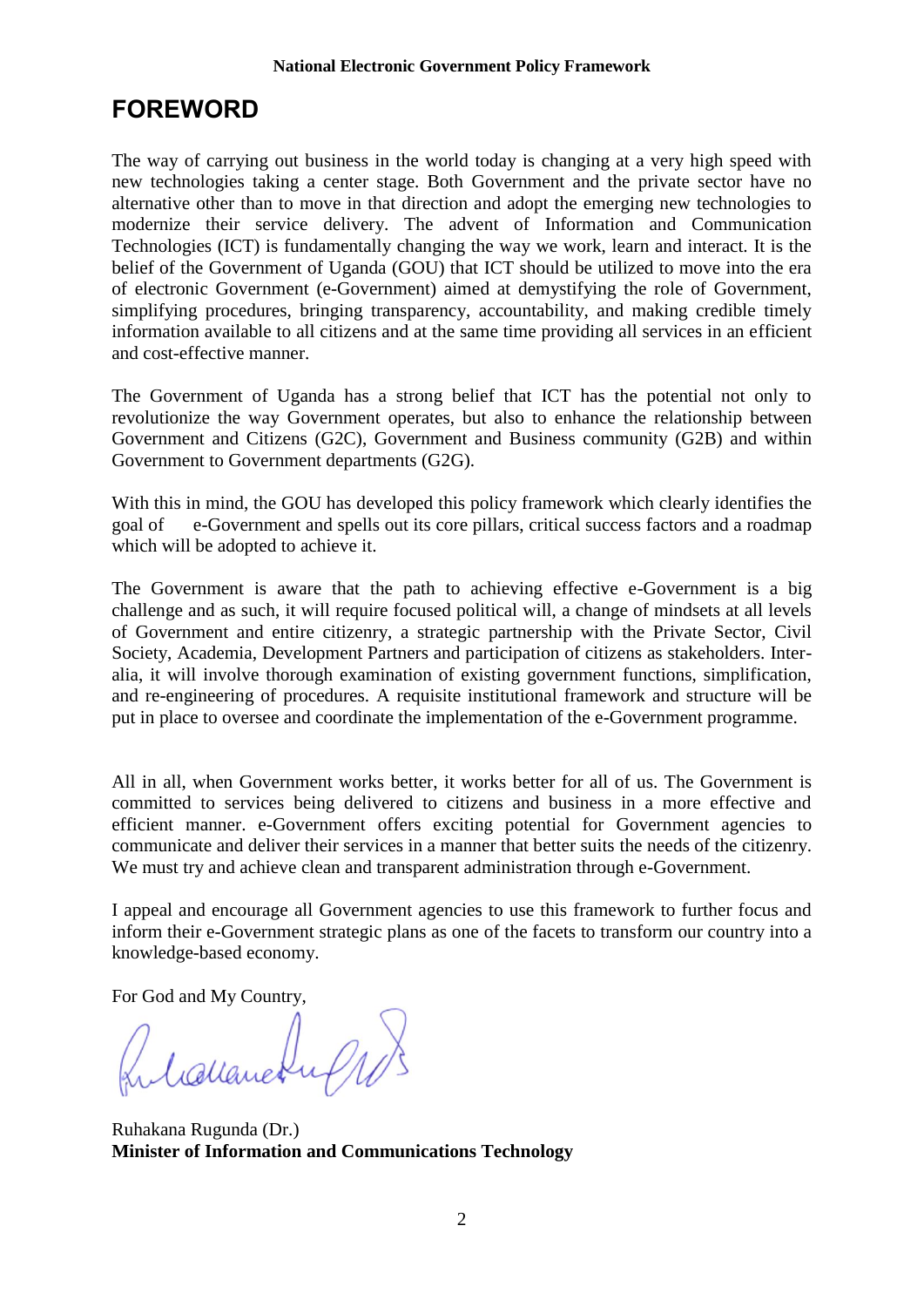# <span id="page-2-0"></span>**TABLE OF CONTENTS**

| 1.2.1 |                                                                                        |  |  |  |  |
|-------|----------------------------------------------------------------------------------------|--|--|--|--|
|       |                                                                                        |  |  |  |  |
|       |                                                                                        |  |  |  |  |
| 1.3.1 |                                                                                        |  |  |  |  |
| 1.3.2 |                                                                                        |  |  |  |  |
| 1.3.3 |                                                                                        |  |  |  |  |
| 1.3.4 |                                                                                        |  |  |  |  |
| 1.4.5 |                                                                                        |  |  |  |  |
|       |                                                                                        |  |  |  |  |
|       |                                                                                        |  |  |  |  |
| 2.1.1 |                                                                                        |  |  |  |  |
| 2.1.2 |                                                                                        |  |  |  |  |
| 2.1.3 |                                                                                        |  |  |  |  |
| 2.1.4 |                                                                                        |  |  |  |  |
| 2.1.5 |                                                                                        |  |  |  |  |
| 2.1.6 |                                                                                        |  |  |  |  |
| 2.1.7 |                                                                                        |  |  |  |  |
| 2.1.8 |                                                                                        |  |  |  |  |
|       |                                                                                        |  |  |  |  |
|       |                                                                                        |  |  |  |  |
|       |                                                                                        |  |  |  |  |
|       |                                                                                        |  |  |  |  |
| 2.5.1 |                                                                                        |  |  |  |  |
| 2.5.3 |                                                                                        |  |  |  |  |
| 2.5.4 |                                                                                        |  |  |  |  |
| 2.5.5 |                                                                                        |  |  |  |  |
| 2.5.6 |                                                                                        |  |  |  |  |
|       | 2.6 CRITICAL SUCCESS FACTORS FOR THE E-GOVERNMENT PROGRAMME IMPLEMENTATION  26         |  |  |  |  |
|       |                                                                                        |  |  |  |  |
|       |                                                                                        |  |  |  |  |
|       |                                                                                        |  |  |  |  |
| 3.1.1 |                                                                                        |  |  |  |  |
| 3.1.2 |                                                                                        |  |  |  |  |
| 3.1.3 |                                                                                        |  |  |  |  |
|       |                                                                                        |  |  |  |  |
|       | 3.2 PROPOSED NATIONAL E-GOVERNMENT FRAMEWORK ACTION PLAN AND FINANCING REQUIREMENTS 29 |  |  |  |  |
|       |                                                                                        |  |  |  |  |
|       |                                                                                        |  |  |  |  |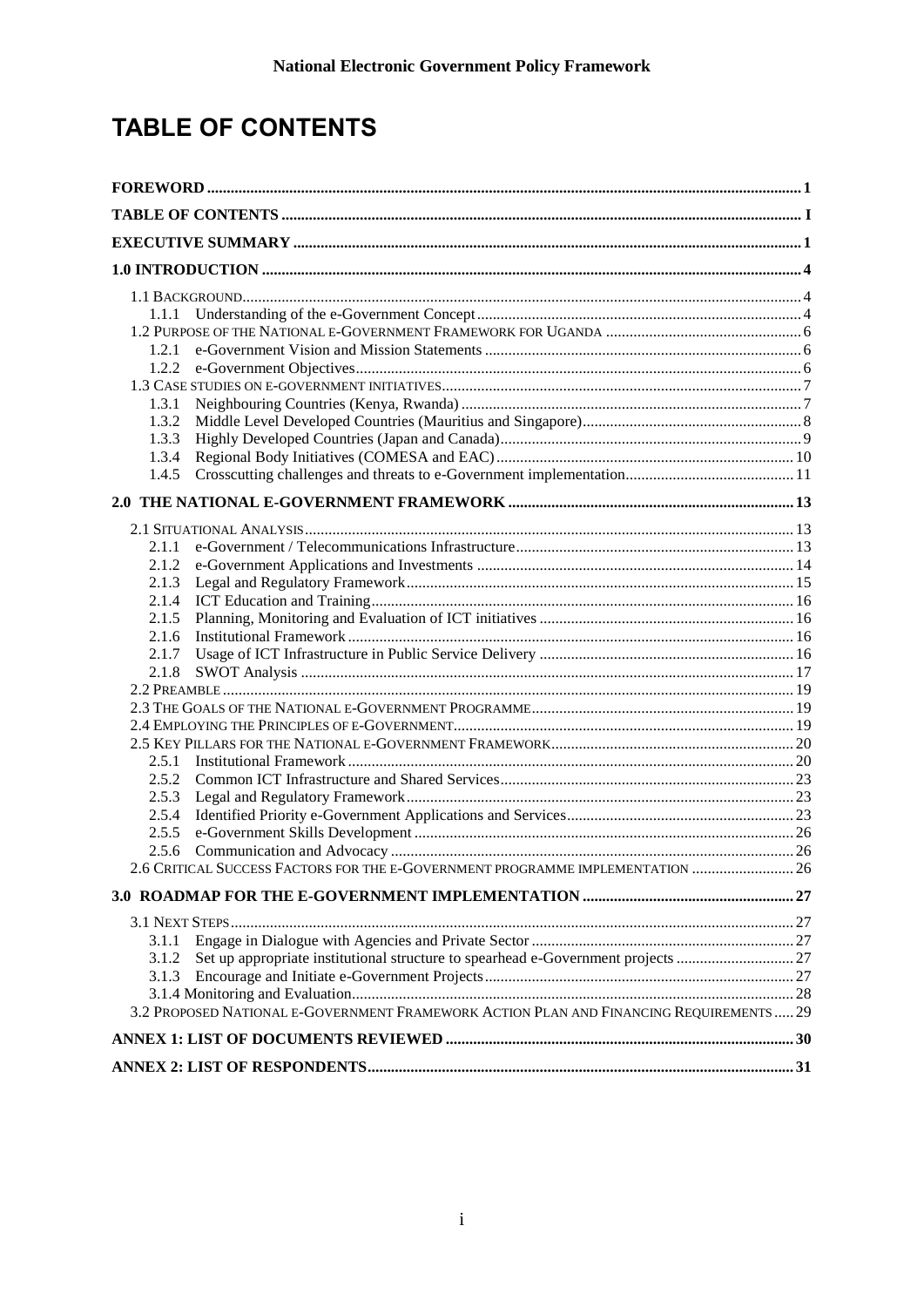# <span id="page-3-0"></span>**EXECUTIVE SUMMARY**

#### **Introduction**

The way of carrying out business in the world today is changing at a very high speed with new technologies taking a center stage. Both government and the private sector have no alternative other than to move in that direction and adopt the emerging new technologies to modernize their service delivery. One of the major problems of developing countries today is the adaptation and adoption of these new technologies that will enable them utilize their information resources efficiently and effectively to propel them towards economic growth and development. Governments must position themselves to ensure investment in and application of new technologies to harness the benefits of these technologies.

The Government of Uganda (GOU) recognizes the role of Information and Communications Technology (ICT) in fostering economic development and is taking steps to adopt the emerging new technologies in order to modernize service delivery. It is also the belief of the GOU that ICT should be utilized to move into the era of electronic Government (e-Government) that is aimed at demystifying the role of Government, simplifying procedures, bringing transparency, accountability, and making credible timely information available to all citizens and at the same time providing all services in an efficient and costeffective manner.

It is for this reason that the development of this national e-Government framework for Uganda became critical. The document highlights the goal of the national e-Government programme and spells out its core pillars, critical success factors and an implementation roadmap which will be adopted to achieve it. Similarly, a document review and situational analysis, on which this framework is premised was carefully undertaken. Summary findings are discussed in section 2.1 of this document.

# **KEY ASPECTS DOCUMENTED IN THIS FRAMEWORK INCLUDE;**

#### **The e-Government Concept**

Broadly defined, e-Government is the use of ICT to promote a more efficient and effective government, facilitates accessibility to government services, allows greater public access to information, and makes government more accountable to citizens. e-Government involves delivering services via the Internet, telephone, electronic media, community centers (selfservice or facilitated by others), wireless devices or other communications systems.

# **Purpose of the National e-Government Programme for Uganda**

To efficiently use ICT in public administration in order to improve public service delivery and democratic processes, enhance the attainment of the Millennium Development Goals (MDGs) and other international obligations.

# **The Vision**

Ensure online accessibility of all government services and opportunities for community participation in a friendly, transparent and efficient manner for all sections of the society.

#### **The Mission**

Enhance and promote the efficiency and transparency in the functioning of government through the increased use of ICT for online service delivery to citizens and business.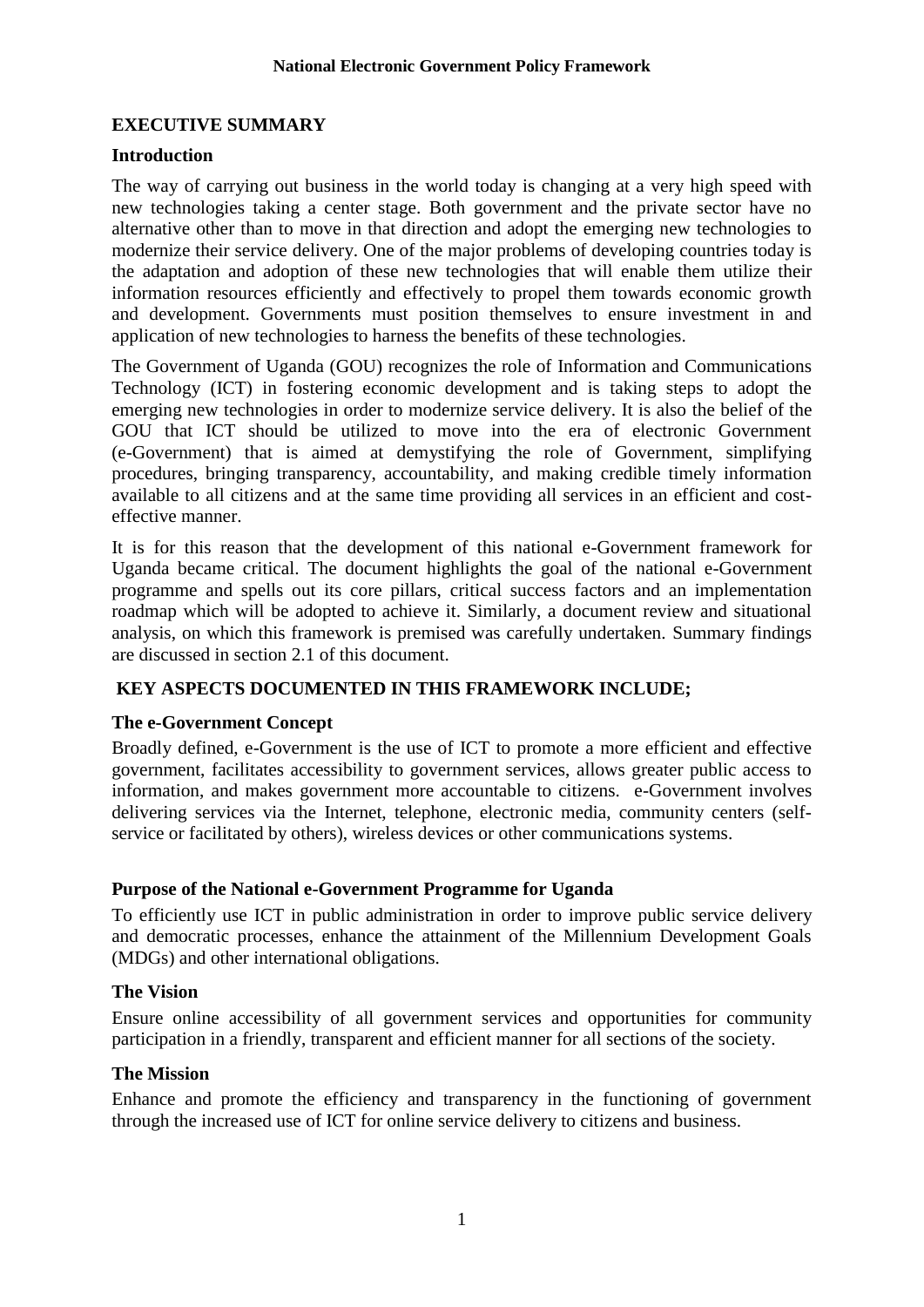#### **The Strategic e-Government Objective**

The main strategic objective of this programme is to continuously improve the efficiency of, and access to government information and services.

#### **Benchmarking and Best Practices**

Not to reinvent the wheel regarding the implementation of the e-Government programme, a number of countries' e-Government programmes were reviewed and their implementation experiences have been included in this framework. The countries benchmarked include Kenya, Rwanda, Mauritius, Singapore, Japan, and Canada. Regional body e-Government initiatives for the Common Market for East and Southern Africa (COMESA) and the East African Community (EAC) were also reviewed.

#### **Situational Analysis**

A document review augmented by a qualitative survey on the current status of e-Government related initiatives in the country was undertaken. Both exercises formed the basis on which the framework is formulated. While the documents reviewed included policy and legal frameworks, the survey focused on interviewing officials from core government ministries, departments and agencies directly involved in the provision of public service to the citizens and business. Also, views and perceptions about e-Government were sought from the citizens and business community.

Specifically, the survey collected views regarding the current situation on e-Government focusing on awareness about e-government, Information and Communications Technology (ICT) usage in public service delivery, existence of e-Government infrastructure and investments, ICT planning, implementation, monitoring and evaluation, institutional and legal frameworks, and ICT human resources. Other areas investigated included the benefits, opportunities, challenges and priorities of e-government for Uganda.

The exercises revealed that people are aware of the e-Government program and there is generally a substantial amount of investment in e-Government / Telecommunications Infrastructure owing to Uganda's liberation policy of the telecommunication sector. However, the application or usage of e-Government infrastructure is still limited.

Similarly, it was discovered that there is inadequate legal and regulatory framework to support the effective implementation of the e-Government program but even where the laws exist, the enforcement is very weak. More importantly, the planning, monitoring and evaluation of ICT activities was found to be weak with the institutional capacity equally weak demonstrated by low levels of qualified ICT staff and non-existence of ICT units in most government Ministries, Department and Agencies (MDAs)

# **The Principles to be followed during the implementation of the e-Government Programme**

There are six principles that will guide the e-Government programme implementation. These principles shall act as the 'critical questions' that will test all decisions made in relation to developing the e-Government initiatives. The principles include:

- Citizen-centric
- Accessibility and choice
- Trust, confidence and Security
- Better governance
- Collaboration and integrity, and
- Accountability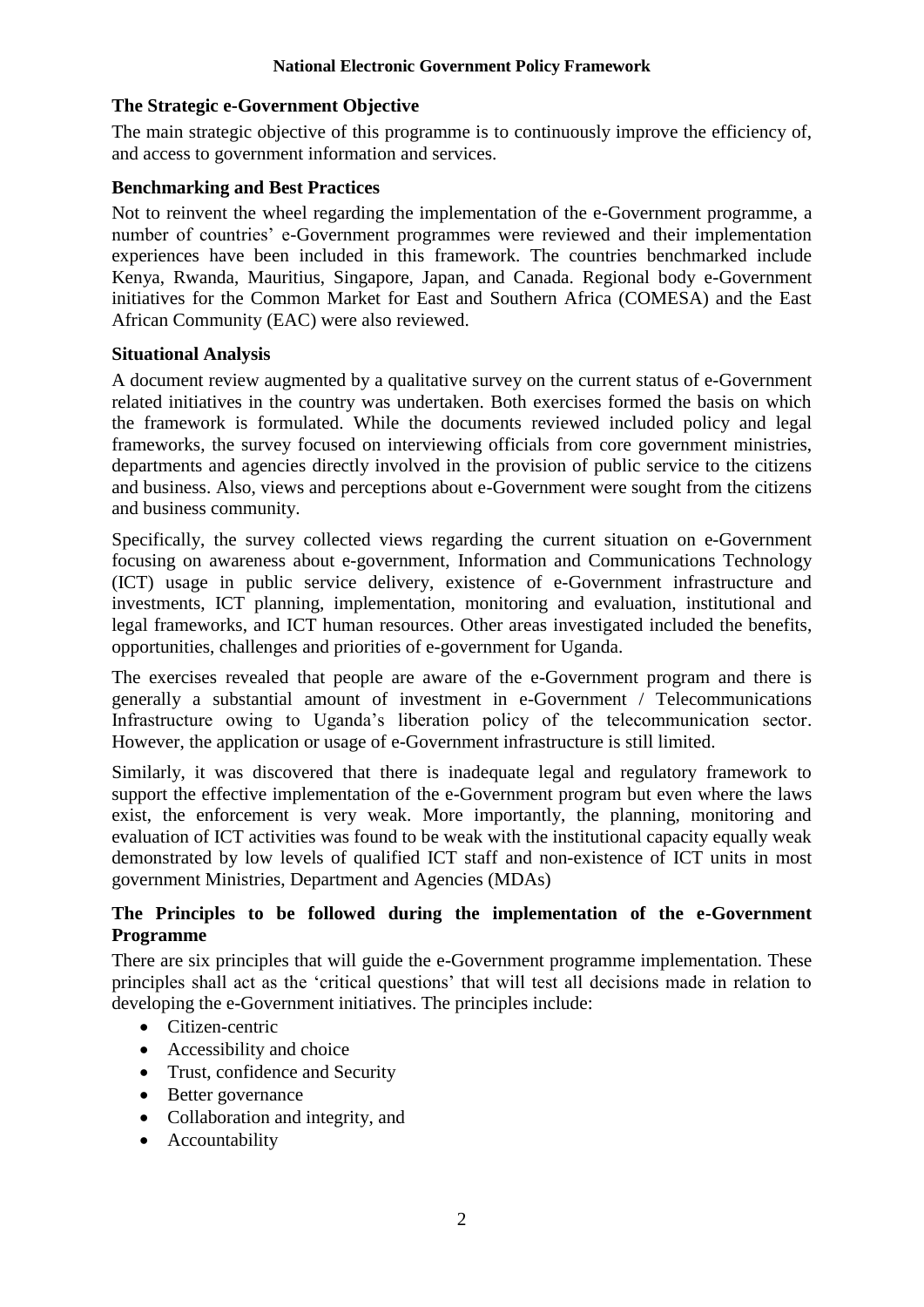#### **The Key Pillars for the National e-Government Framework for Uganda**

Six pillars have been earmarked for the successful implementation of the e-Government programme in Uganda. They include;

- i. Institutional Framework which stipulates the core ministries, departments and agencies, private sector, academia and NGOs specifying roles and responsibilities for each.
- ii. A Legal and Regulatory Framework meant to provide the requisite environment for the e-Government service delivery between government, citizens, business and noncitizens.
- iii. Identified priority e-Government applications and services
- iv. Common ICT infrastructure and Shared services
- v. A deliberate e-Government skills development programme for civil servants and other key actors
- vi. A deliberate communication and advocacy programme will need to be developed to popularize the benefits of the e-Government programme across the country.

#### **Critical Success Factors for the e-Government programme implementation**

For the successful implementation of this programme, issues of leadership, culture change, governance mechanisms, citizen-centric approach, conducive policies, legal and regulatory frameworks, appropriate technology architecture, information management and security, infrastructure expansion, planning, monitoring and evaluations and lobbying aspects need to be addressed.

#### **Roadmap for the e-Government implementation**

At the end of this document, a set of milestones and action areas for the operationalization of this framework have been identified and documented with indicative timeframe and global financial estimates which will need to be broken down during the detailed development of the National e-Government Master Plan for implementation.

#### **Conclusion**

In a nutshell, it is important to underscore the fact that the goals of e-Government rest heavily upon the presence of political leadership and support at all levels of government, key infrastructure, requisite human resource, legal and regulatory framework, information resources and citizen-centric services.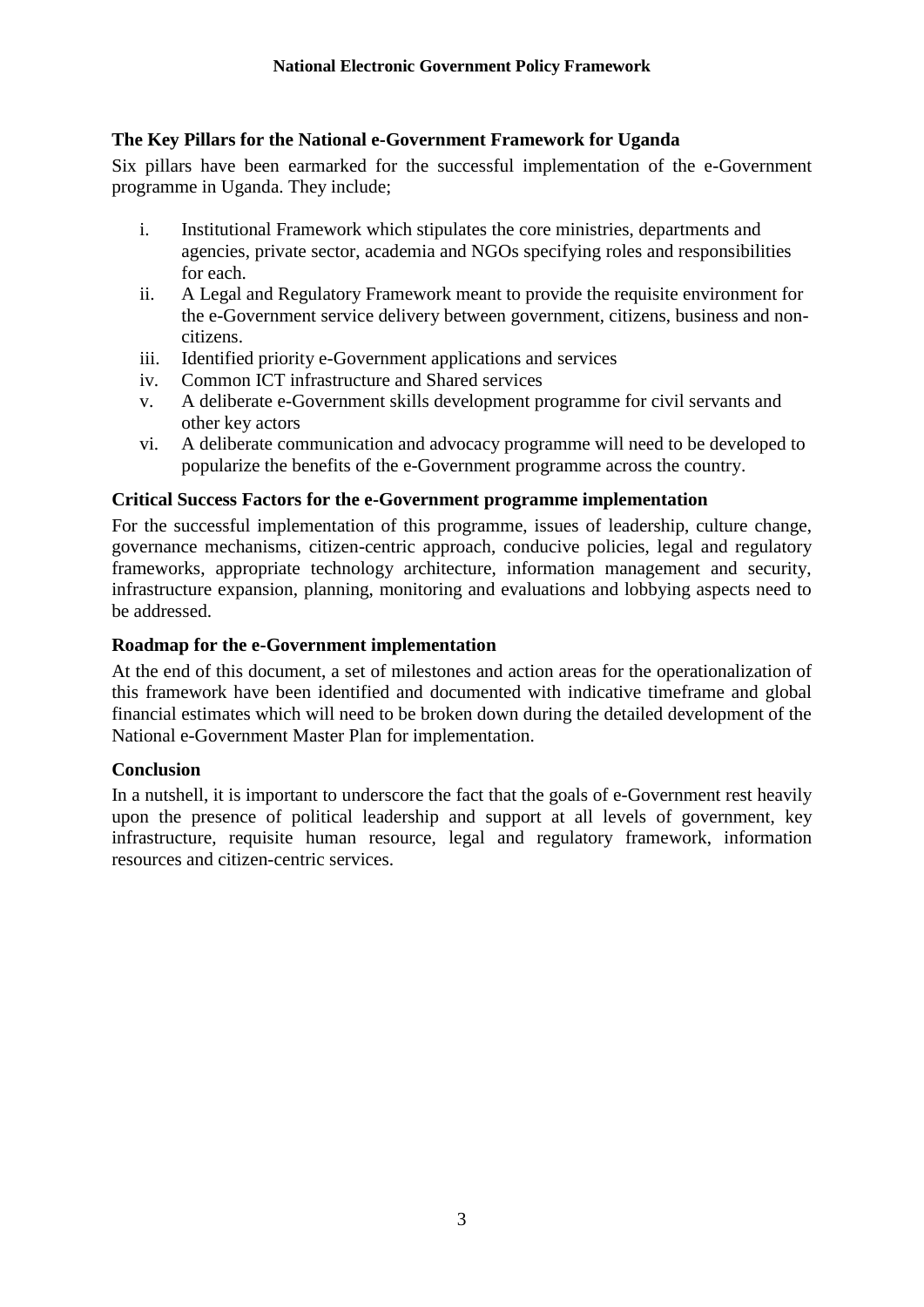#### <span id="page-6-0"></span>**1.0 INTRODUCTION**

# <span id="page-6-1"></span>**1.1 Background**

# <span id="page-6-2"></span>**1.1.1 Understanding of the e-Government Concept**

#### **Electronic Government Defined**

Electronic Government **(**e-Government) involves focusing on the use of Information and Communications Technology (ICT) to assist in the transformation of government structures and operations for cooperative and integrated service delivery. If the technology does not result in better outcomes for citizens and agencies it will mean nothing more than an added cost to government – a cost that government is increasingly being asked to account for by its citizens. e-Government is not just simply putting government forms on-line, creating static organizational websites or posting simple tax schedules on-line, but rather it is the integration of government operations in the delivery of services to her citizenry and the business sector.

Broadly defined, Electronic Government (e-Government) is the use of ICT to;

- Promote a more efficient and effective government;
- Facilitate accessibility to government services;
- Allow greater public access to information;
- Make government more accountable to citizens.

E-Government involves delivering services via the Internet, telephone, electronic media, community centers (self-service or facilitated by others), wireless devices or other communications systems.

#### **The Need to pursue e-Government**

If strategically employed, ICT can form the backbone of initiatives that will help government agencies achieve results against their strategic development interventions.

# **i) People and Communities**

*To enhance the quality of life and well being of all people in Uganda through improved service delivery.*

#### **ii) The Economy**

*To develop a strong economy that delivers more jobs, more opportunities and greater wealth to Ugandans by creating the conditions required for investment and growth.*

e-Government provides the mechanisms for the Ugandan public sector to:

- Show leadership in its demand for new and efficient ICT products and services;
- Deliver business efficiencies through online channels for increased efficiency; and,

In addition, e-government can create conditions to assist in economic development. Already, some sectors are benefiting from harnessing online technologies by increased exposure and market share. Similarly, these principles can be applied to opening the market for development of the local small business sector.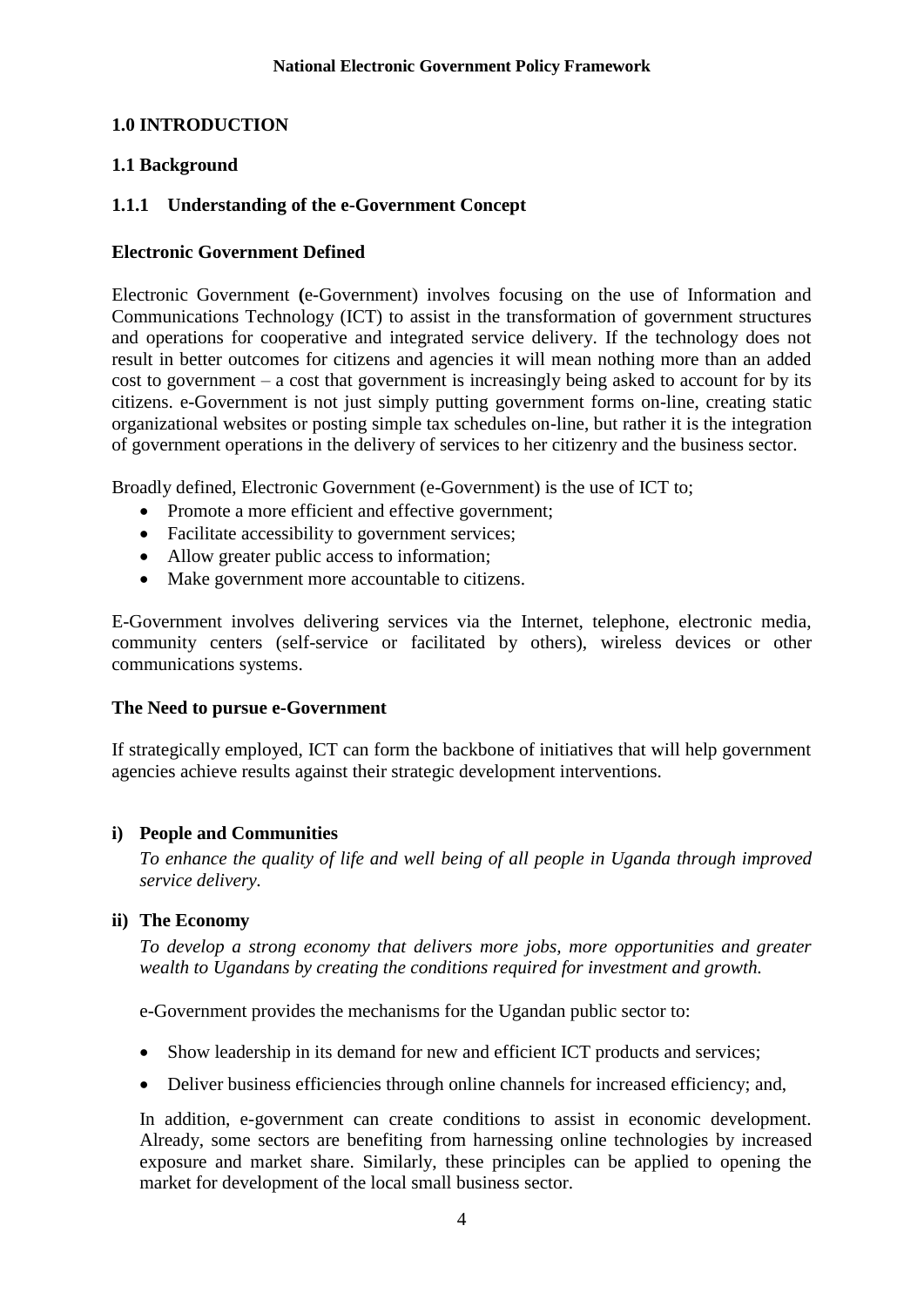#### **iii) The Environment**

*To ensure that Uganda has an environment in which resources are managed, developed and used sustainably, biological diversity is preserved and habitats protected.*

e-Government calls for collaboration and a multi-agency approach in view of environmental and spatial data across government. Common infrastructure will allow such data to be quickly collected and shared.

#### **iv) Local Governments Administration**

*To ensure that Local Governments are strong and vibrant as well as closely linked with other agencies particularly the central government.*

e-Government transformation within Uganda will entail meeting the need for rural and urban administrations to access public services, communicate and transact with government through mechanisms that are appropriate to their respective situations.

There is considerable potential for e-government initiatives to bring both economic and social benefits to the local governments. Improved ICT infrastructure can provide flow-on benefits to business and residential users, and improved access to government services that can enhance the viability of small rural communities.

#### **v) Governance**

*To govern all Ugandans in an open, effective and efficient manner that also ensures a sustainable future.*

The use of common systems and the practice of aggregating data that e-government advocates, allows for significantly increased levels of transparency and accountability in decision-making, and an increased ability to apply governance more effectively.

The development of Shared Service Centres presents an opportunity to leverage the considerable investment the Government has made in ICT infrastructure to develop a range of whole-of-government service delivery platforms. Whole-of-government directory services, common email naming conventions and a whole-of-government information architecture are examples of projects that could build upon the concept of the Shared Service Centres.

Particularly, the e-Government programme will provide the following benefits:

- (a) improved services and convenience to citizens;
- (b) improved the productivity (and efficiency) of government agencies;
- (c) create a more accountable government;
- (d) increased transparency and fight corruption;
- (e) empower public access to information/records in possession of the state or public body, so as to effectively scrutinize and participate in government decisions that affect them;
- (f) improve the quality of life for disadvantaged communities, promote gender equality and minimize the national digital divide;
- (g) strengthen good governance;
- (h) broaden public participation and promote democracy;
- (i) strengthen the legal system and law enforcement;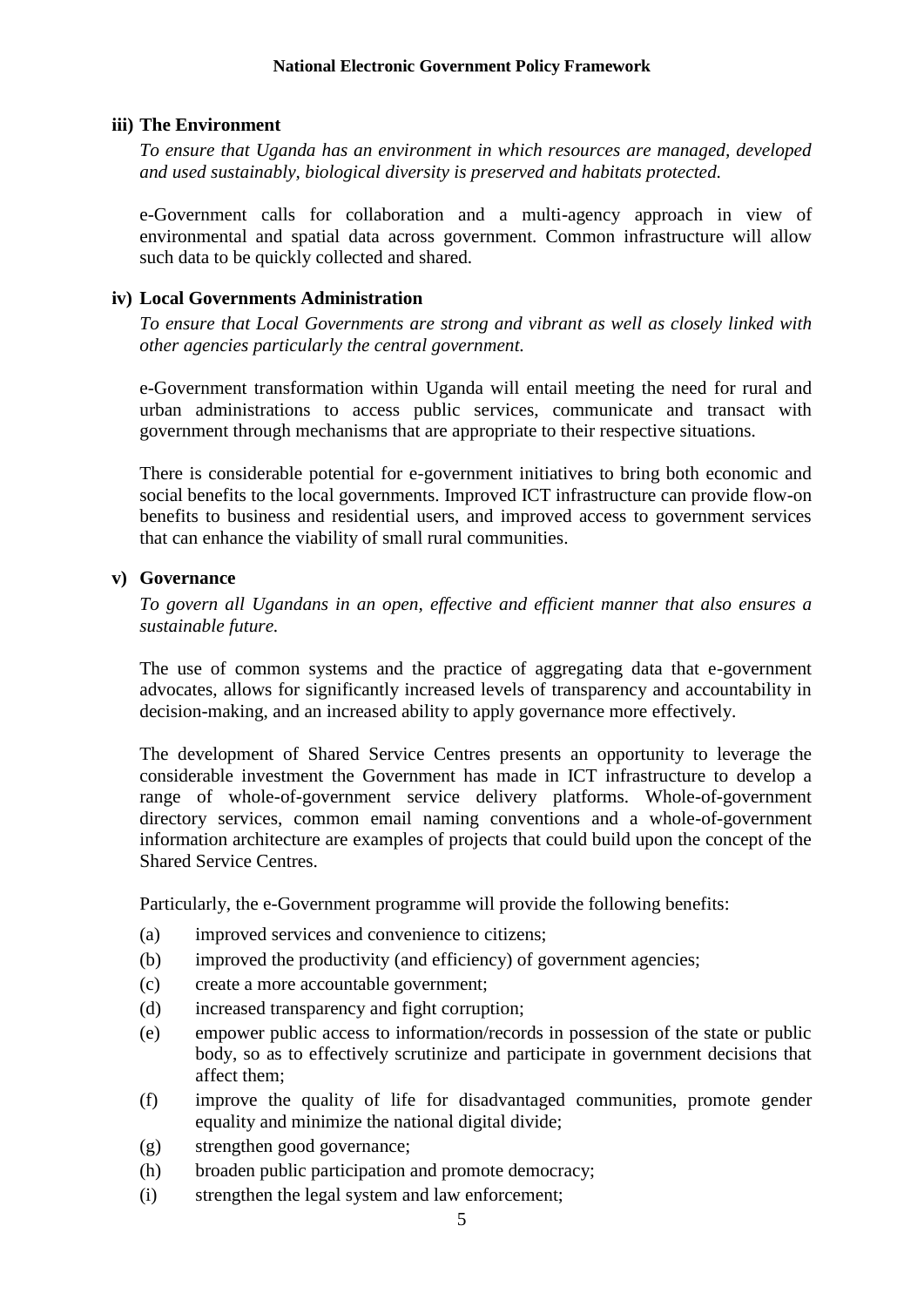- (j) facilitate commerce and services for businesses online; and
- (k) Make private sector more competitive by reducing the cost of transacting with the Government e.g. in tax collection and e-procurement.

# <span id="page-8-0"></span>**1.2 Purpose of the National e-Government Framework for Uganda**

From the above understanding, the GOU recognizes the need for developing and implementing a national e-Government programme aimed at the efficient use of ICT in public administration in order to improve public service delivery and democratic processes and also to enhance the attainment of the Millennium Development Goals (MDGs).

# <span id="page-8-1"></span>**1.2.1 e-Government Vision and Mission Statements**

# **Vision**

Ensure online accessibility of all government services and opportunities for community participation in a friendly, transparent and efficient manner for all sections of the society.

# **Mission**

Enhance and promote the efficiency and transparency in the functioning of government through the increased use of ICT for online service delivery to citizens and business.

# <span id="page-8-2"></span>**1.2.2 e-Government Objectives**

The following objectives represent broad statements of the e-Government Framework:-

- **Objective 1:** To continuously improve the efficiency of, and access to government information and services to meet citizen's expectations
- **Objective 2:** To use the successful development of the e-Government initiative to promote Uganda, as an Information Technology centre for excellence in Africa.
- **Objective3:** To establish leadership and partnerships that advance e-Government services.
- **Objective 4:** To develop and maintain a secure seamless and comprehensive e-Government interface (one-stop centre integrated service delivery mechanisms).
- **Objective 5:** To manage the cost of e-Government implementation through effective use of technology.
- **Objective 6:** To institutionalize the use of e-Government information and services through the adoption of appropriate organizational models.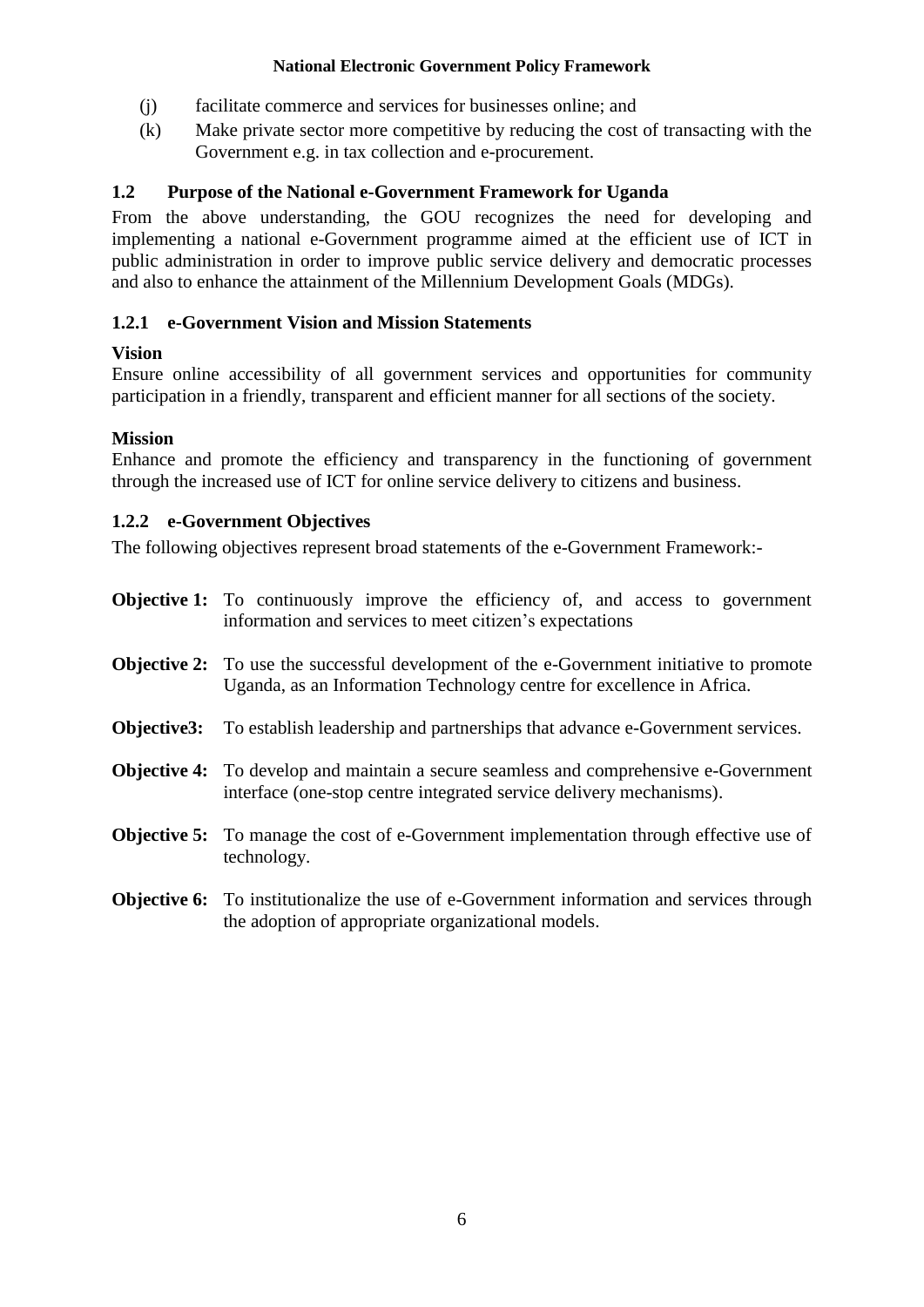#### <span id="page-9-0"></span>**1.3 Case studies on e-government initiatives**

#### <span id="page-9-1"></span>**1.3.1 Neighbouring Countries (Kenya, Rwanda)**

#### **Kenya**

- i. A National e-Government Framework was developed in March 2004
- ii. A Directorate of e-Government was set up under the Cabinet Office within the Office of the President to coordinate and spearhead the implementation of the e-Government programme in Kenya.
- iii. A change management programme is undergoing through training and awareness of public servants
- iv. Business process re-engineering is ongoing in some government departments to simplify procedures for computerization
- v. Village information centres are being set up in rural areas to promote public information access within rural communities
- vi. Strong public private partnership in implementation of e-Government projects
- vii. Government Website standards have been developed
- viii. Inter Ministerial Local and Wide Area Networks have been installed to promote seamless communication and information sharing
- ix. Broadband infrastructure development is ongoing
- x. Various management information systems in Health, Financial, Human Resource, and Integrated Personnel amongst others have been developed.

#### **Rwanda**

- i. A comprehensive integrated ICT-led socio-economic development policy and plan (NICI-2005) set within the wider context of the developmental objectives of the country is in place.
- ii. A blue print known as the Rwandan Electronic Government and Governance Initiative (REGGI) is in place for rolling-out the e-government and governance strategy and action plans within the context of the implementation of the four NICI Plans (NICI-2005, NICI-2010, NICI-2015 and NICI-2020) over the envisaged 20 years life-span of the Vision for Rwanda (VfR).
- iii. An e-government Action Plan identifying specific programmes and initiatives to be implemented mainly as part of the NICI-2005 Plan is also in place.
- iv. A clear framework within the context of the proposed e-government implementation strategy for the development and implementation of relevant egovernment programmes within the subsequent NICIs (NICI-2010, NICI-2015 and NICI-2020) as part of the REGGI initiative.
- v. An institutional reform initiative aimed at the re-engineering of organizational processes, procedures and structures of civil and public sector institutions and establishments is on going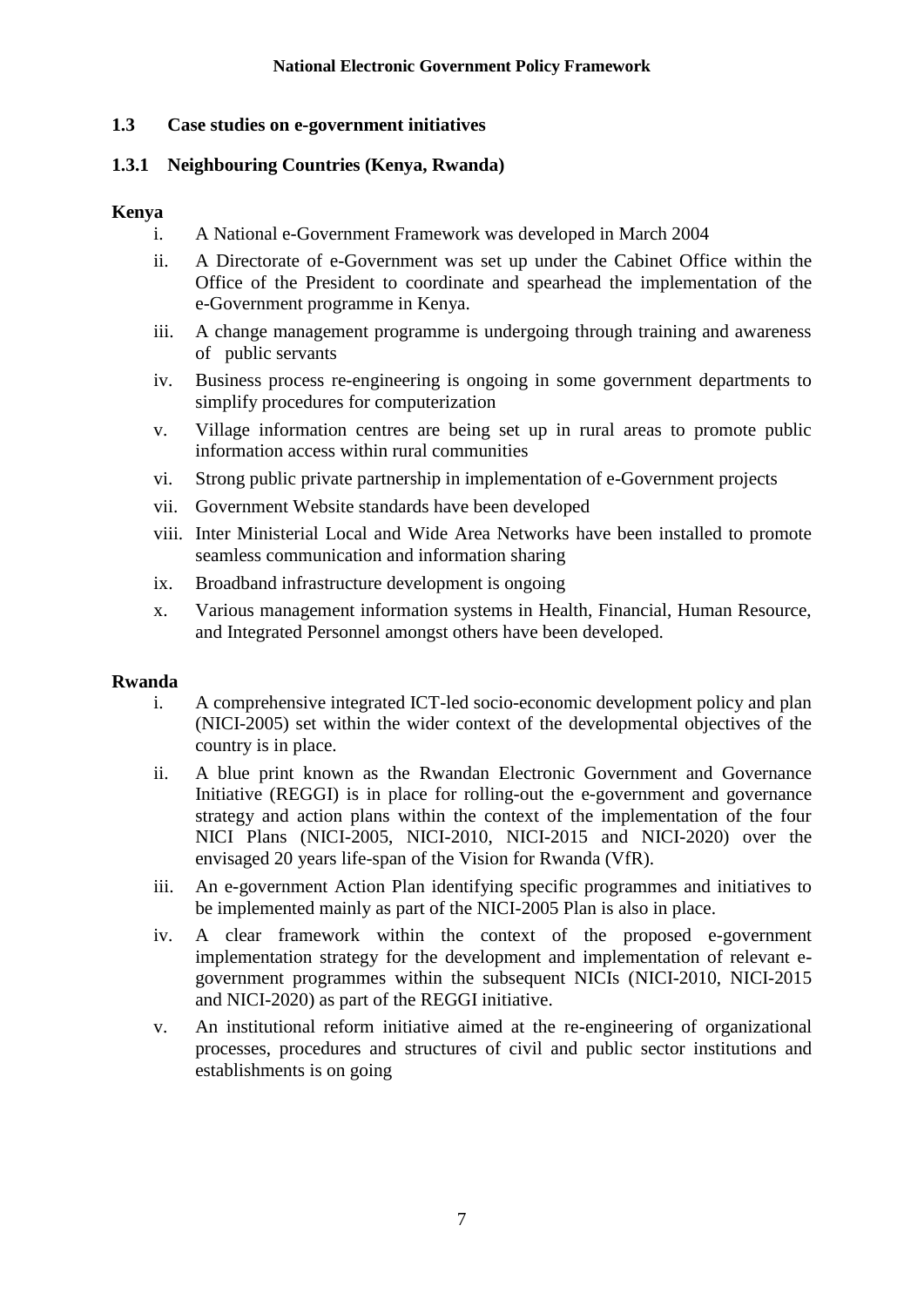# <span id="page-10-0"></span>**1.3.2 Middle Level Developed Countries (Mauritius and Singapore)**

#### **Mauritius**

In the year 2000, the Government of Mauritius announced that it would bring its services closer to the citizens by implementing an ambitious e-Government programme. Key developments that have taken place include:

- i. Development of a vision for e-Government to develop the country into a Cyber Island and create an information based society.
- ii. Setting up of a high level Ministerial Committee under the Chairmanship of the Minister of Information Technology & Telecommunications to spearhead the development of e-Government.
- iii. Awareness campaign to shift the mindset and culture within the Civil Service.
- iv. Setting up of the Government Online Centre (GOC) infrastructure at the Ebene Cyber city
- v. Elaboration of an e-Government Master Plan for the Civil service
- vi. Setting up of the Government Web Portal
- vii. Introduction of e-Business Plan for Ministries and Departments
- viii. Setting up of a Central IT Committee (CITC) at the Prime Minister's Office under the Chairmanship of the Head of the Civil Service
- ix. Designation of Chief Information Officers (CIO) within each Ministry (Setting up of a CIO Council.
- x. Introduction of new legislations to consolidate the legal framework to create a conducive environment for the deployment and use of ICT.
- xi. Civil service computerization.
- xii. A training programme introduced to provide ICT-related training to some over 7,000 public officers.
- xiii. A National ICT Strategic Plan (NICTP) 2007 2011

# **Singapore**

The e-Government Vision of the Singapore Government is "To be a leading e-Government to better serve Singapore and Singaporeans in the new Knowledge-based economy".

Singapore e-Government initiative originated from a Government decision to computerize the Civil Service in 1981 under the Civil Service Computerization Programme (CSCP). It aimed at manpower savings, operational efficiency improvement, better information support for decision making and certain pioneer services for the public. The early strategies that CSCP adopted was called SS-SF -- Start Small, Scale Fast.

The Singapore e-Government Strategic Framework was centred on three critical relationships – Government to Citizens (G2C), Government to Businesses (G2B) and Government to Employees (G2E). Based on this framework, an e-Government Action Plan was launched in June 2000, with five key thrusts: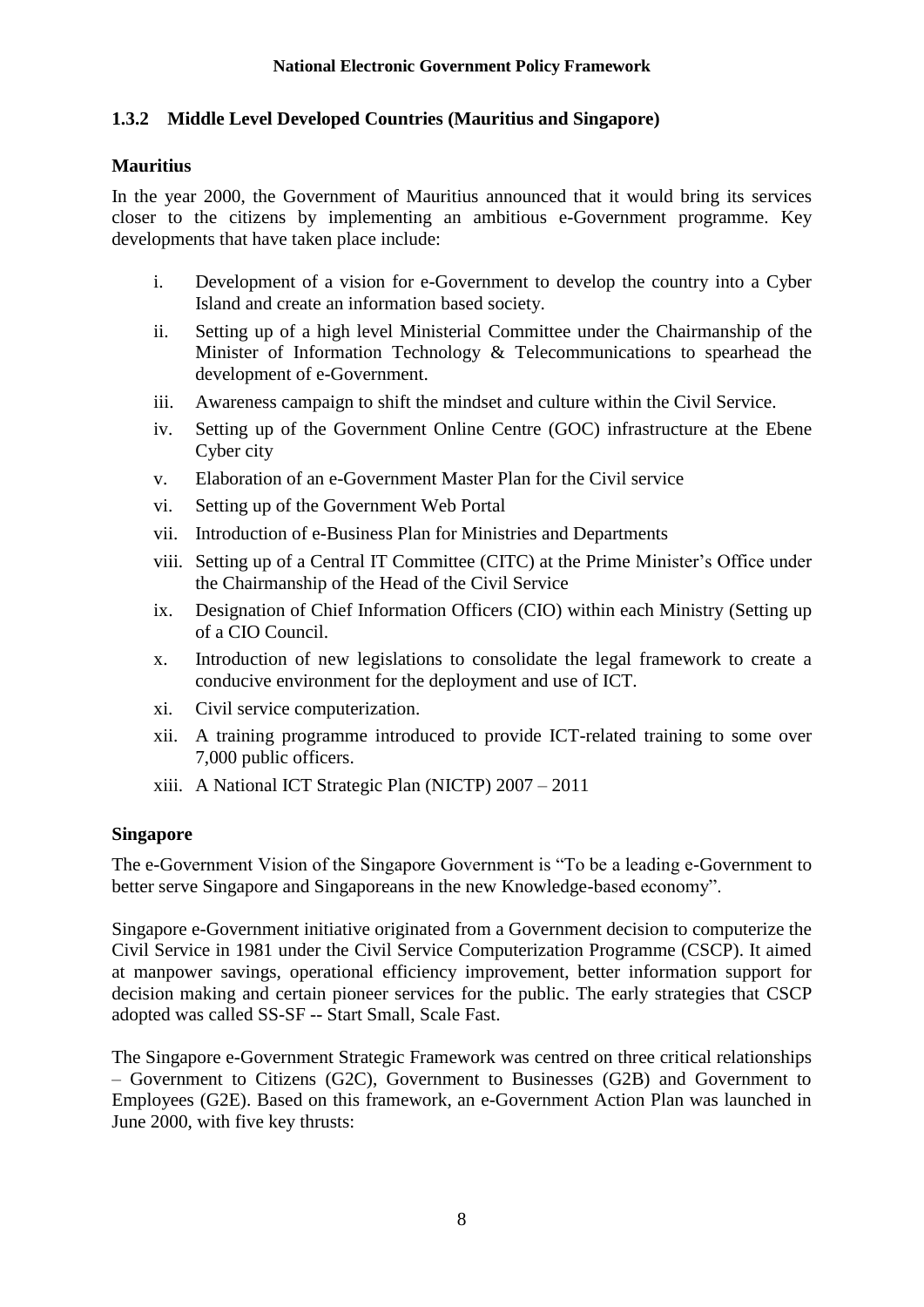- i. Re-inventing Government through continuous rethinking of all aspects of governance to explore the nature and quality of government interactions with its citizens, businesses and employees.
- ii. Delivering integrated electronic services centred on customers' needs.
- iii. Being proactive and responsive by adopting a 'sense and respond' approach.
- iv. Using ICT to build new capabilities and capacities for achieving quantum leaps in service delivery.
- v. e. Innovating with ICT by embracing enterprise and experimentation.

To cater for the wide-ranging needs of the citizen, the Singapore Government established an e-Citizen Centre portal that provides one-stop online information and services covering Arts and Heritage, Business, Education, Elections, Health, Library, Safety and Security, Transport, Defense, Employment, Family, Housing, Recreation, Sports and Travel. The e-Citizen Centre is currently a home to more than 1,700 services of the 2,600 services identified that can be delivered electronically.

The Infocomm Development Authority (IDA) of Singapore champions the implementation of the e-Government initiative.

# <span id="page-11-0"></span>**1.3.3 Highly Developed Countries (Japan and Canada)**

#### **Japan**

In February 1995, the Government of Japan developed and adopted a "Policy for the Promotion of the use of Information Technology (IT) in the whole society. Administrative reforms were implemented through the use of IT. In November 1998, the policy was revised as "Basic Policy for the Promotion of Advanced Information and Communication Society". Accordingly, a Master plan was developed that led to the development of local and wide area networks (LAN and WAN) and provision of administrative information between government ministries and local governments by the internet.

In 2000/2001, Japan Government developed its e-Japan Strategy enacted into an IT Basic Law on the Formation of an Advanced Information and Telecommunications Network Society. The Law empowered the Prime Minister as the Chair of the Strategic Steering Committee. Emphasis was put on the development of the key IT infrastructure (backbone broadband infrastructure across the country). In 2002/2003, e-Japan Strategy II was put in place emphasizing IT usage and applications development. The Government portal site (e-Gov), online acceptance systems for Ministries, and Public Key Infrastructure (PKI) was developed.

In June 2004, an e-Japan Priority Policy Program was put in place to enhance and further promotion of e-Government through the provision of one-stop services; optimization plans business processes and systems, and appointment of Ministry and Government Departments Chief Information Officers (CIOs) and their Assistants to champion the initiative. In January 2006, Japan put in place a New IT Reform Strategy in pursuit of IT structural reform capabilities to be a front-runner leading the global IT revolution in the realization of an autonomous IT ubiquitous society (U-Society).

# **Canada**

The Canada portal has services ranging from;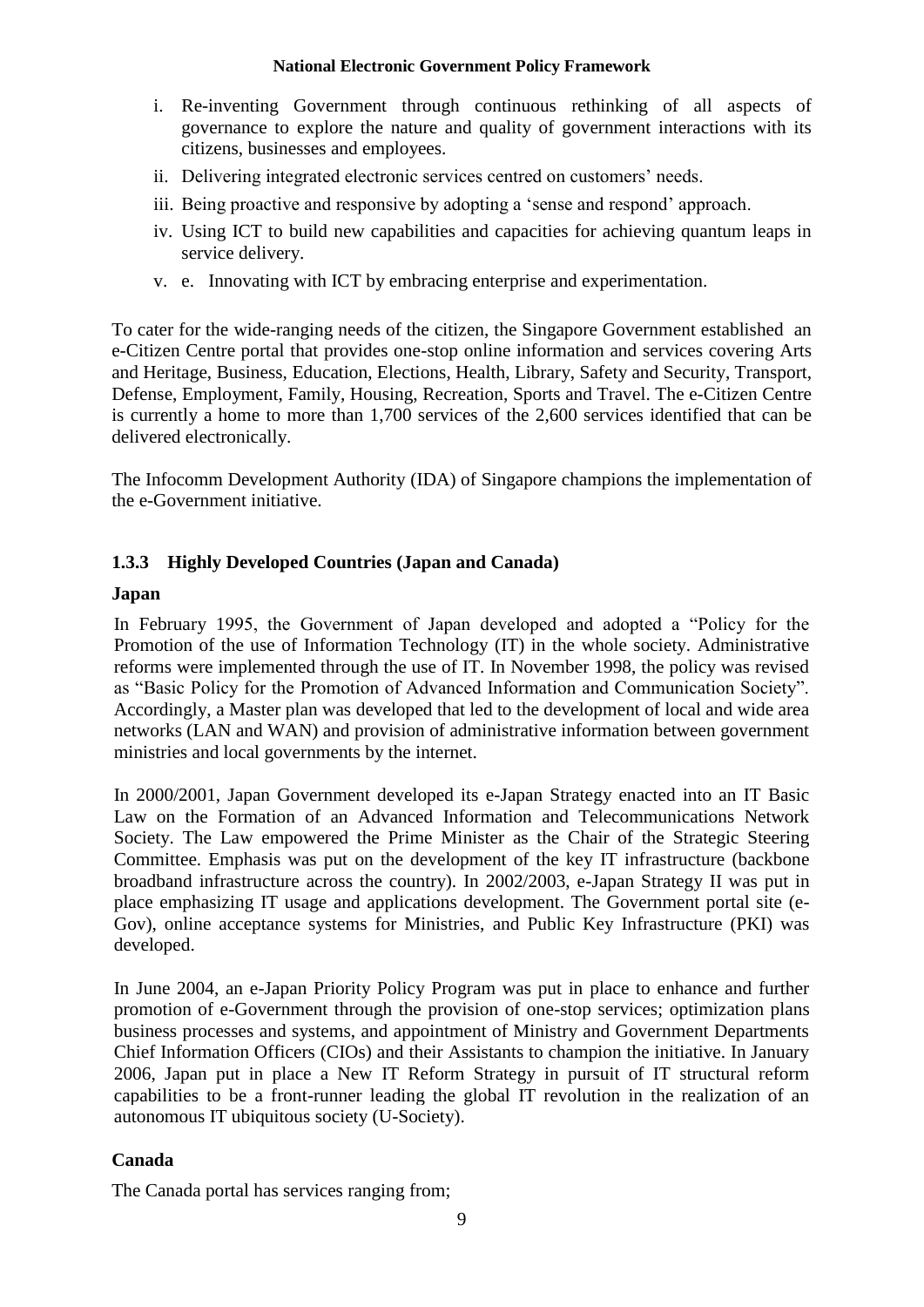- (a) **Governance Aspects** (The Governor General, the Prime Minister, Parliament, Surpreme Court, Government News and about the Government, Educational and Training).
- (b) **Services** (Service Canada, Canada Business and Canada International)
- (c) Information Resource Centre
- (d) **Popular Services** (Weather, Jobs, Taxes, Social Insurance Number, Starting a Business, Replacing new documents, Financial Benefits, Passport, Immigration, Old Age Security, Canada Pension Plan)

Canada is rated highest in the provision of e-Government Services due to the fact that it periodically consults its citizens on what kind of e-services they want. Unlike many countries, Canada's e-Government action plan is built on a foundation of facts based on known information from its customer base. Canada regularly surveys citizens and businesses about their attitudes and needs--more than any other country. Canada also actively markets its e-Government services to the citizens, business and non-citizens. It advertises on TV and radio, in airline magazines and newspapers to get citizens to use the portal, [www.canada.gc.ca.](http://www.canada.gc.ca/)

One of the most interesting e-Government initiatives in Canada is its wireless portal that gives citizens mobile access to information, e-mail, and personal services. The wireless portal provides Canadians access to information on border wait times, government news, and economic indicators. Also the government portal lets the users to create their own customized page and offers alternate versions of its main site, such as for use on a mobile phone or through Blackberry devices. Canada, like many nations, has a national Chief Information Officer (CIO), who has been given the muscle to drive standards and promote e-Government across the government.

# <span id="page-12-0"></span>**1.3.4 Regional Body Initiatives (COMESA and EAC)**

# **COMESA Regional e-Government Initiative**

- COMESA Secretariat has developed Information Technology (IT) Strategy Guidelines to guide full utilization and harness IT benefits during service delivery to member states
- Enabling laws and procedures on aspects of Telecoms, e-Commerce, Intellectual Property rights, Information and Communication, have been put in place
- Supportive tax regime on computers
- Automation of most of the back office operations at the COMESA Secretariat is ongoing
- Cross border ICT infrastructure like the EASSY project is under implementation
- Public Private Sector Partnership promotion
- COMESA Secretariat has established a number of websites that are providing member states with access to information facilitating implementation of regional initiatives. These include main COMESA website [\(www.comesa.int\)](http://www.comesa.int/), COMESA Public Procurement [\(http://cpis.comesa.int\)](http://cpis.comesa.int/), COMESA trade statistics (comstat.comesa.int), Food and Agriculture management information system [\(www.famis.comesa.int\)](http://www.famis.comesa.int/), Regional custom transit guarantee [\(www.rctg-](http://www.rctg-mis.comesa.int/)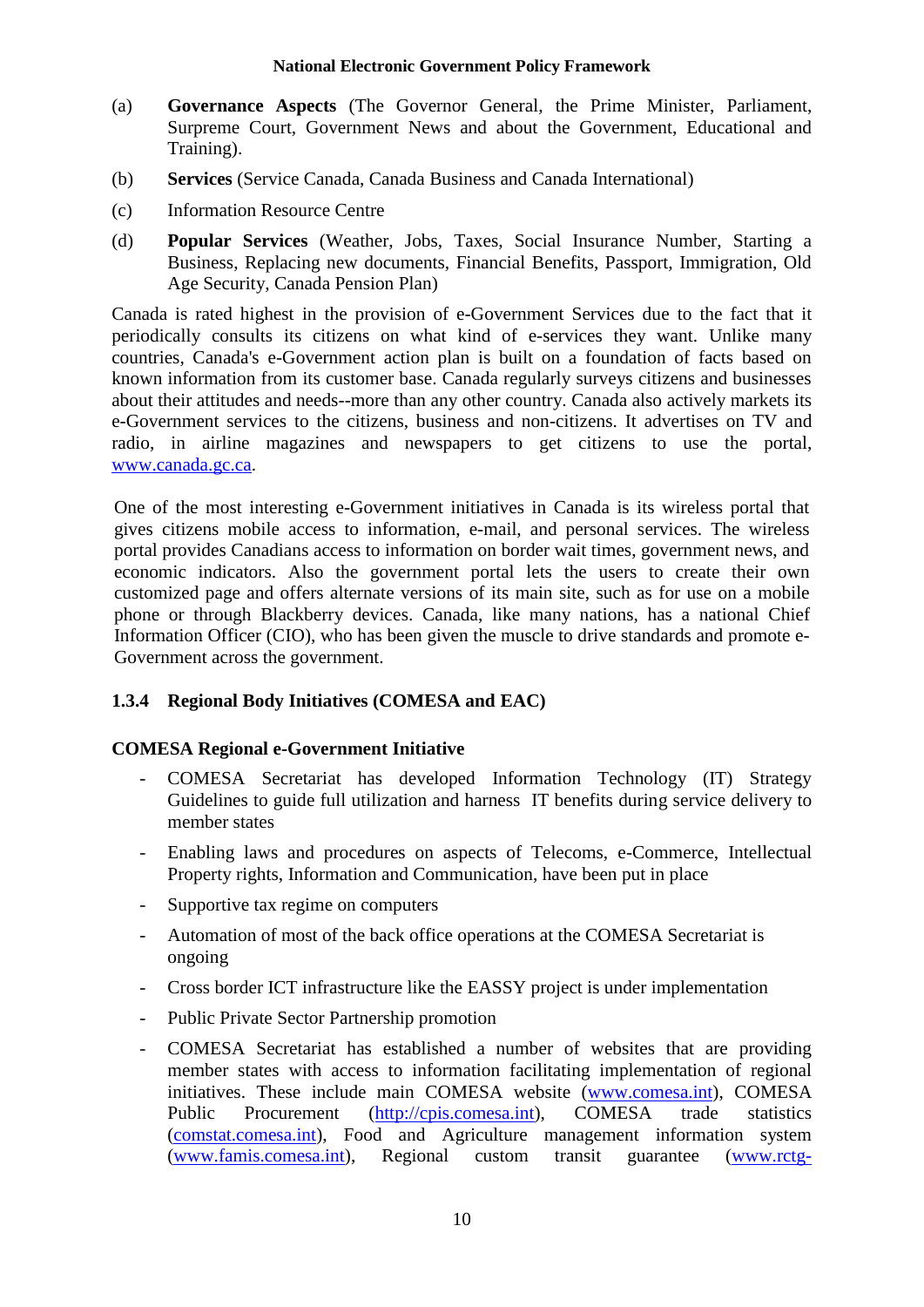[mis.comesa.int\)](http://www.rctg-mis.comesa.int/) and [www.ariceaonline.org.](http://www.ariceaonline.org/) for the Telecommunications Regulatory Authorities.

- COMESA is drawing up e-legislation guidelines to maximize on the opportunities provided by ICT to trade more efficiently and securely on a global scale
- Installation of a COMESA Closed User Group Very Small Aperture Terminal (VSAT) communications network used for Video Conferencing, Voice over Internet Protocol, and Internet and data exchange
- COMESA has established a Regional Customs Transit Guarantee Management Information System ((RCTG-MIS) to effectively manage the operations of the Regional Customs Transit Guarantee Scheme. The RCTG-MIS has four modules including; Information Dissemination module, Carnet Tracking module to monitor issuance of COMESA Carnets, Claims Management module to manage the registration, payment and reimbursement of claims and Reports and Statistics module for monthly and quarterly report generation and submission by various stakeholders
- RICTP at COMESA is providing opportunities to harmonize ICT policies and strategies, promoting information access (sharing and dissemination though websites and portals) both at the COMESA Secretariat and the Regional Implementing Organizations/RECs (EAC, OIC, IGAD).

#### **EAC Regional e-Government Initiative**

The EAC Regional e-Government Programme was born at a stakeholder's e-Government Strategy Forum/Workshop that was held in Dar es Salaam in November 2004. Priority areas for the implementation of e-Government flagship applications were identified, prioritized and agreed upon by the stakeholders. The areas identified included; Customs and Immigration Control, e-Parliament, e-Health, e-Banking, e-Procurement, e-Commerce, e-Tourism, and Meteorological and Tidal Information.

Immediately, a study to develop an EAC regional e-Government Framework was commissioned. The Study Report identified Harmonized Policies and Strategies, Legal and Regulatory Framework, Crosscutting Issues (Education, Infrastructure, Poverty Reduction and Gender, Coordination, Monitoring and Benchmarking as the major critical enabling factors for the effective implementation of the EAC Regional e-Government Strategy both at the regional and national levels. The Framework developed emphasized the need for a strong back-up support of legislations on data security, network security, cyber crime, information systems and electronic transactions.

The EAC Regional e-Government initiative aims at using Information and Communications Technology (ICT) to transform the delivery of government services to the betterment of the people of the East African partner states.

# <span id="page-13-0"></span>**1.4.5 Crosscutting challenges and threats to e-Government implementation**

- i. Cyber crime and cyber terrorism
- ii. Undefined cross-border jurisdiction for cyber litigation
- iii. Reliance on imported hardware and software
- iv. Reliance on foreign funding
- v. Unharmonised ICT Policies and Strategies
- vi. Inadequate Infrastructure
- vii. Adverse cultural beliefs and languages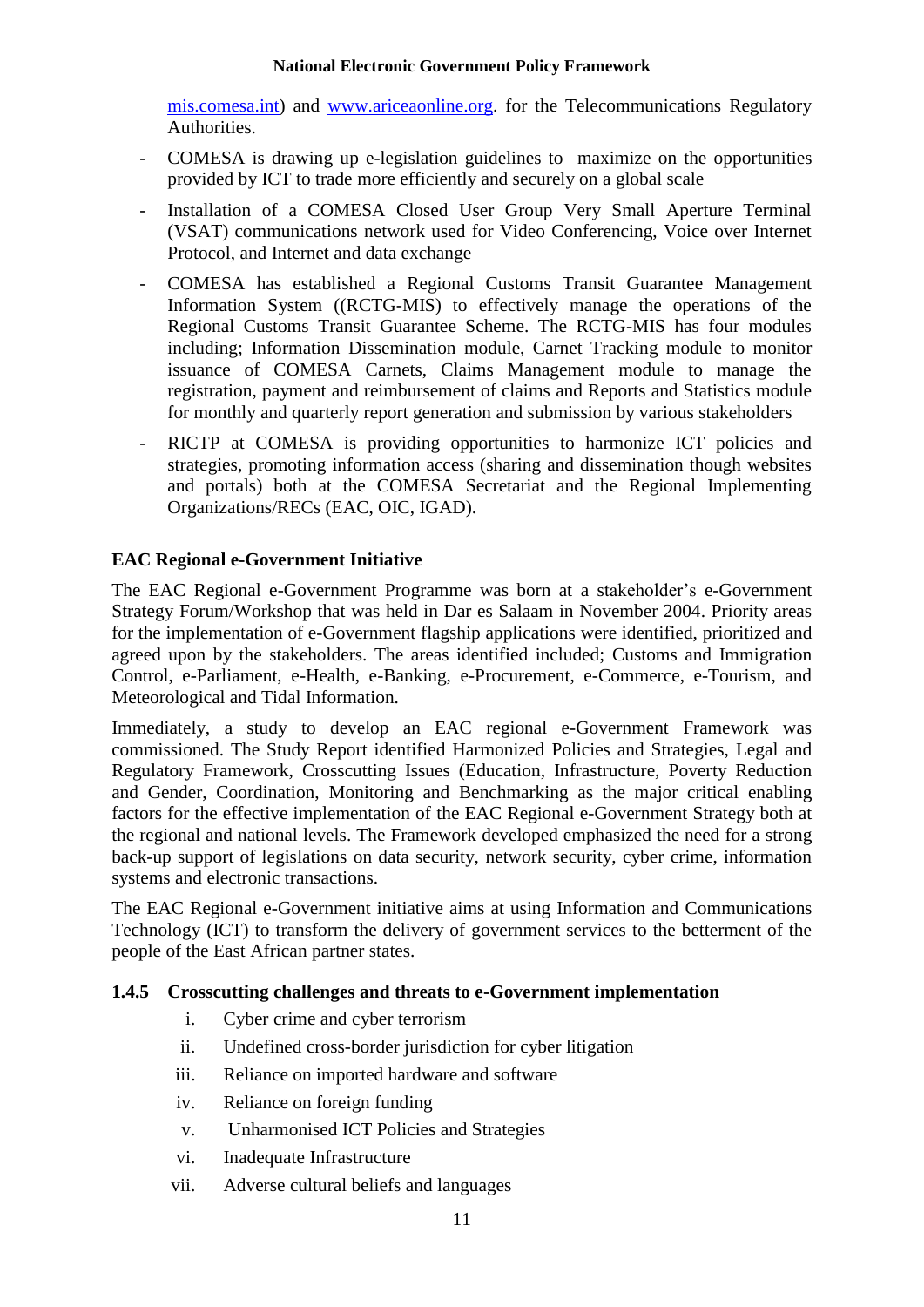- viii. Inadequate funding
	- ix. Inadequate human resources
	- x. Inadequate Public Private Partnerships (PPPs) frameworks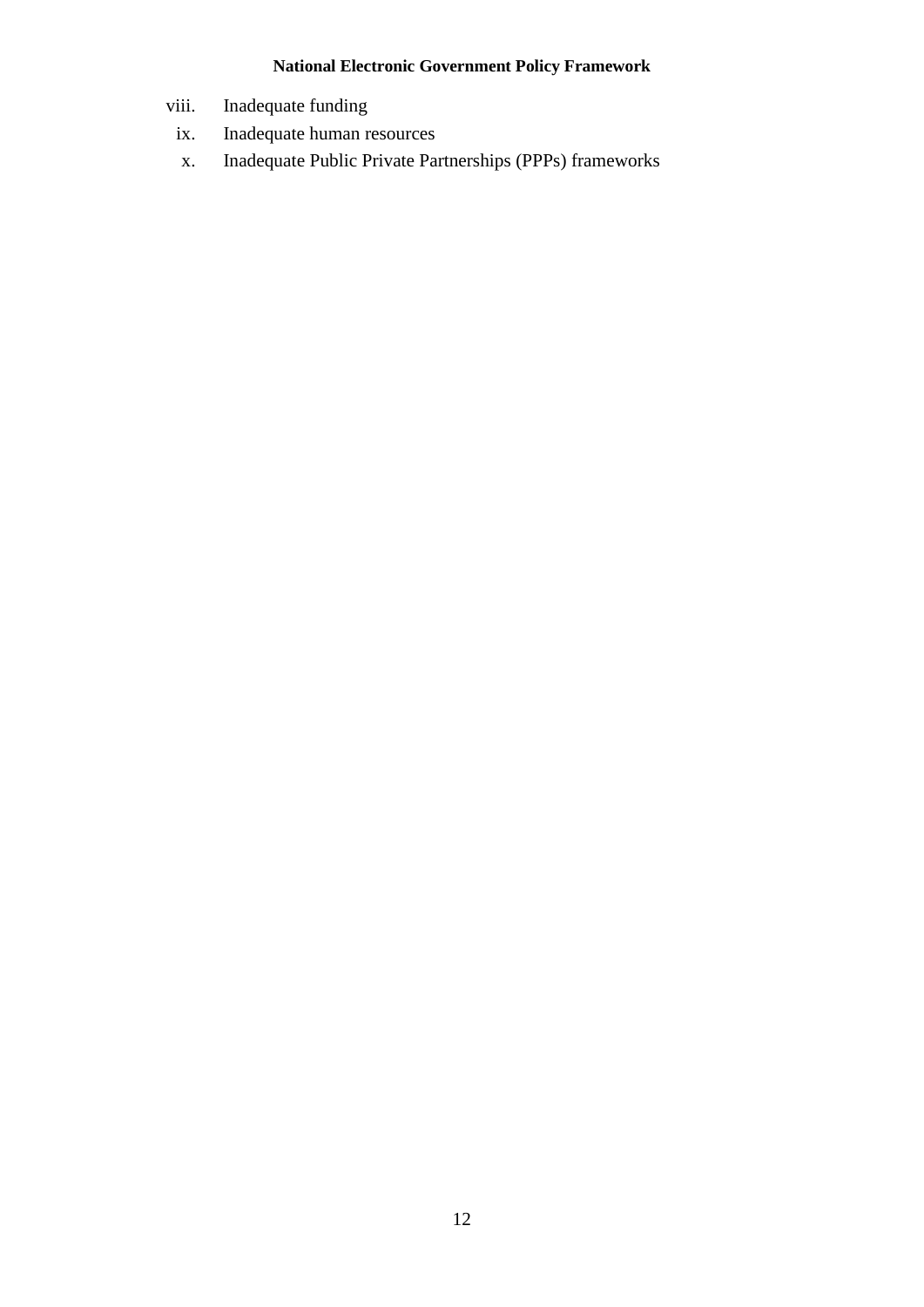# <span id="page-15-0"></span>**2.0 THE NATIONAL e-GOVERNMENT FRAMEWORK**

#### <span id="page-15-1"></span>**2.1 Situational Analysis**

A document review augmented by a qualitative survey on the current status of e-Government related initiatives in the country is presented in this chapter.

Among the core documents reviewed included previous studies and strategy documents which were being championed by various agencies all geared towards the implementation of e-Government initiatives in Uganda. These include; the final feasibility study report for the National ICT Action Plan and e-Government Network, 2006 by MEGA – TECH, Inc. in collaboration with Techno Brain Uganda Limited, a draft Uganda e-Government Strategy Framework, January 2007 championed by National Planning Authority (NPA), Uganda National ICT Policy Framework, 2003, and the National Information Technology Policy, 2009. It is important to note that the e-Government feasibility study report recommendations were utilized as key input into the draft Uganda e-Government strategy framework, January 2007 that was initiated by NPA then in bid to adhere to the EAC e-Government regional initiative recommendation that each of the member states of the community had to develop their national level e-Government strategies. Information from this draft document has provided an immense input into the National e-Government Framework for Uganda, July 2009, which has additional specific sections addressing concept of e-Government, a detailed situational analysis on current e-Government implementation in Uganda, e-Government best practice benchmarking, key pillars for the national e-Government programme implementation and roadmap for the implementation of the framework. Other documents reviewed include the e-Government Strategy for the Republic of Kenya, March 2004, EAC and COMESA regional e-Government frameworks, amongst others.

The survey was conducted focusing on the core government ministries, departments and agencies directly involved in the provision of public service to the citizens and business. Also, views and perceptions about e-Government were sought from the citizens and business community. Specifically, the survey collected views regarding the current situation on e-Government focusing on awareness about e-government, Information and Communications Technology (ICT) usage in public service delivery, existence of e-Government infrastructure and investments, ICT planning, implementation, monitoring and evaluation, institutional and legal frameworks, and ICT human resources. Other areas investigated included the benefits, opportunities, challenges and priorities of egovernment for Uganda. Detailed findings are documented in the development of the National e-Government Framework for Uganda report appended at the end of this framework document.

#### <span id="page-15-2"></span>**2.1.1 e-Government / Telecommunications Infrastructure**

It was established that the Uganda's liberation policy of the telecommunication sector has resulted into a non discriminatory access and nationwide availability of telecommunications services. The communications infrastructure network has attracted major communications services providers of MTN, Uganda Telecom, ZAIN, Warid, Orange, Foris, i-Tel, Broadband Company and others. Today, almost all the districts in the country are covered by the telecommunications infrastructure. To ensure good quality service delivery, more than 80% of all the Public Switching Telephone Network (PSTN) switching systems in the country are digital. Liberalization of the telecom sector has led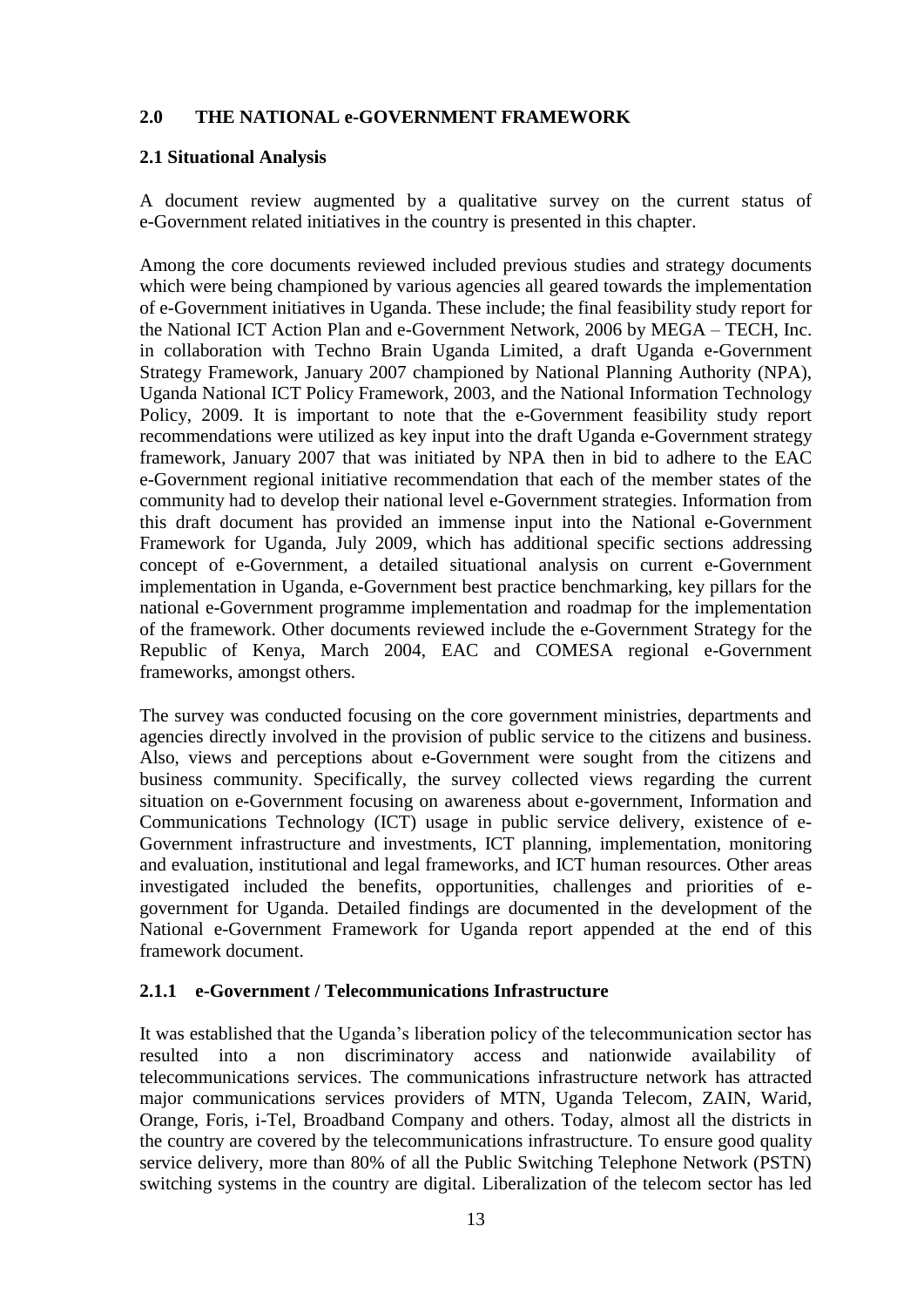to its phenomenal growth. There are currently 21 telecommunications operators and slightly over 8 million subscribers. Broadband penetration, ICT usage and provision of basic communications facilities is being promoted by the Uganda Communications Commission (UCC) through the Rural Communications Development Programme (RCDP). This initiative has covered most of the rural areas considered commercially unviable by incumbent telecommunications operators.

In addition, a National data transmission and e-Government backbone infrastructure (NBI/EGI) is being installed by the Government and expected to be completed by 2010. The National Data Transmission Backbone is to span through 28 districts while the e-Government infrastructure is to connect all Government Ministries and Departments. Under Phase 1, Kampala, Entebbe, Mukono, Jinja and Bombo have been connected to the National backbone while 27 Ministries have been connected to the e-Government network.

#### <span id="page-16-0"></span>**2.1.2 e-Government Applications and Investments**

Currently, there are a number of e-Government applications and investments already or being implemented as presented below;

- (i) In 2007, the Ministry of ICT spearheaded the introduction of Blackberry communications services, which have made access to information e.g. through email easy and quicker. This service is aimed at making government more efficient and effective. It has been embraced by various agencies in the public and private sector.
- (ii) All district local governments in the country have websites developed under the Rural Communication Development Program (RCDP). Public, investment and other business information opportunities are published on the websites despite the challenges of periodic updating and payment of web hosting and internet fees by the districts.
- (iii) Government of Uganda web portal to act as a gateway to government services with linkages to the business sector is under development.
- (iv) Establishment of pilot District Business Information Centers in six districts of Mityana, Iganga, Lira, Rukungiri, Kamwenge and Busia to enhance access to ICT services to the citizens are being set up by the Ministry of ICT in collaboration with UNIDO.
- (v) A National Data Centre to facilitate government wide data storage, usage, sharing and security has been built.
- (vi) A number of government institutions have taken on computerization projects. Some of these include:
	- a. Integrated Financial Management System (IFMS) by Ministry of Finance Planning and Economic Development (MoFPED);
	- b. Integrated Resource Management System by Ministry of Defense;
	- c. Local Governments Information Communication System (LoGICS) by Ministry of Local Government;
	- d. Uganda Revenue Authority Countrywide Network (URANET) and Electronic Tax (e-Tax) by Uganda Revenue Authority;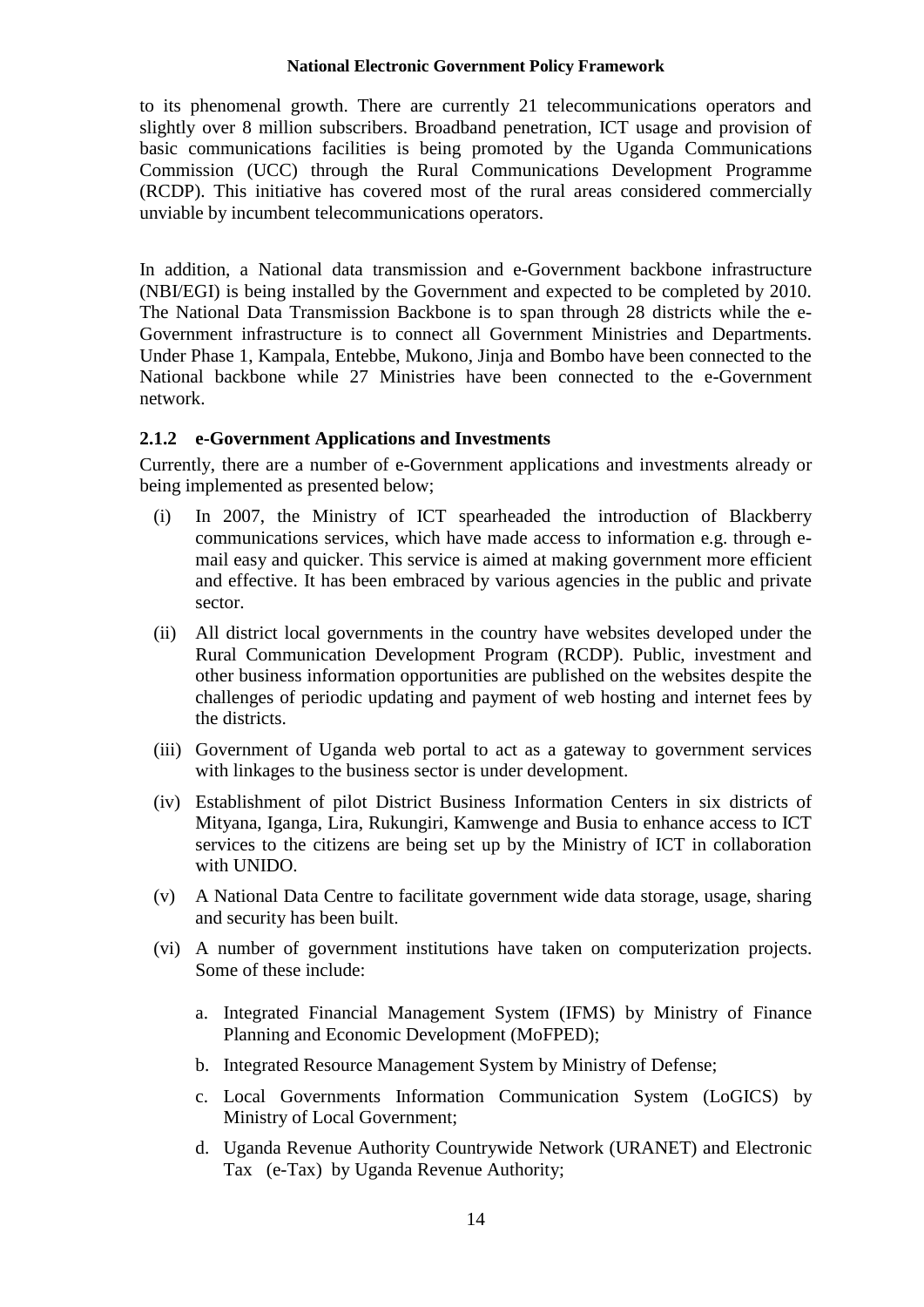- e. Electronic Funds Transfer System, Bank of Uganda/MoFPED;
- f. Salary and Wage Processing System by MOFPED;
- g. Community Information System (CIS) by National Planning Authority and Uganda Bureau of Statistics;
- h. Integrated Personnel Payroll System (IPPS) by Ministry of Public Service;
- i. Court Case Management System by the Judiciary;
- j. Land Information Management System by Ministry of Lands Housing and Urban Development
- k. e-Government Intercom (central government VOIP phones & Video Conferencing facilities) by Ministry of ICT
- l. Health Management Information System (HMIS)
- m. Education Management Information System (EMIS)
- n. Rural Information System to provide market information to farmers and other agriculture value chain stakeholders (Ministry of Trade, Tourism and Industry)

# <span id="page-17-0"></span>**2.1.3 Legal and Regulatory Framework**

The Ministry of ICT in collaboration with the Uganda Law Reform Commission and Ministry of Justice and Constitutional Affairs have developed and drafted ICT related laws (Cyber Laws) i.e. the Electronic Transactions Bill, the Digital Signatures Bill and the Computer Misuse Bill. These bills have already been passed by Cabinet and are now under the floor of Parliament for the last mention to be enacted into Laws. These bills have been based on international standards and norms as set-out in the:

- United Nations Commission on International Trade Law (UNCITRAL) Model law on electronic Commerce
- World Intellectual Property Organization (WIPO) Copyright Treaty(WCT)
- WTO Basic Telecommunications Agreement.

Other regulatory issues addressed in these laws include;

- Intellectual Property for software development, etc
- Privacy and Integrity laws
- Policy issues for usage of Internet resources
- Regulation and standards of Computer hardware equipment and accessories
- Capacity building and
- Software standards

In addition to the above laws, the following other ICT sector policies, laws do exist;

- National ICT Policy Framework (2003)
- Communications Act, 1998
- Draft Postal Policy, July 2008
- Revised Telecommunications Policy, 2006
- National Information Technology Policy, 2009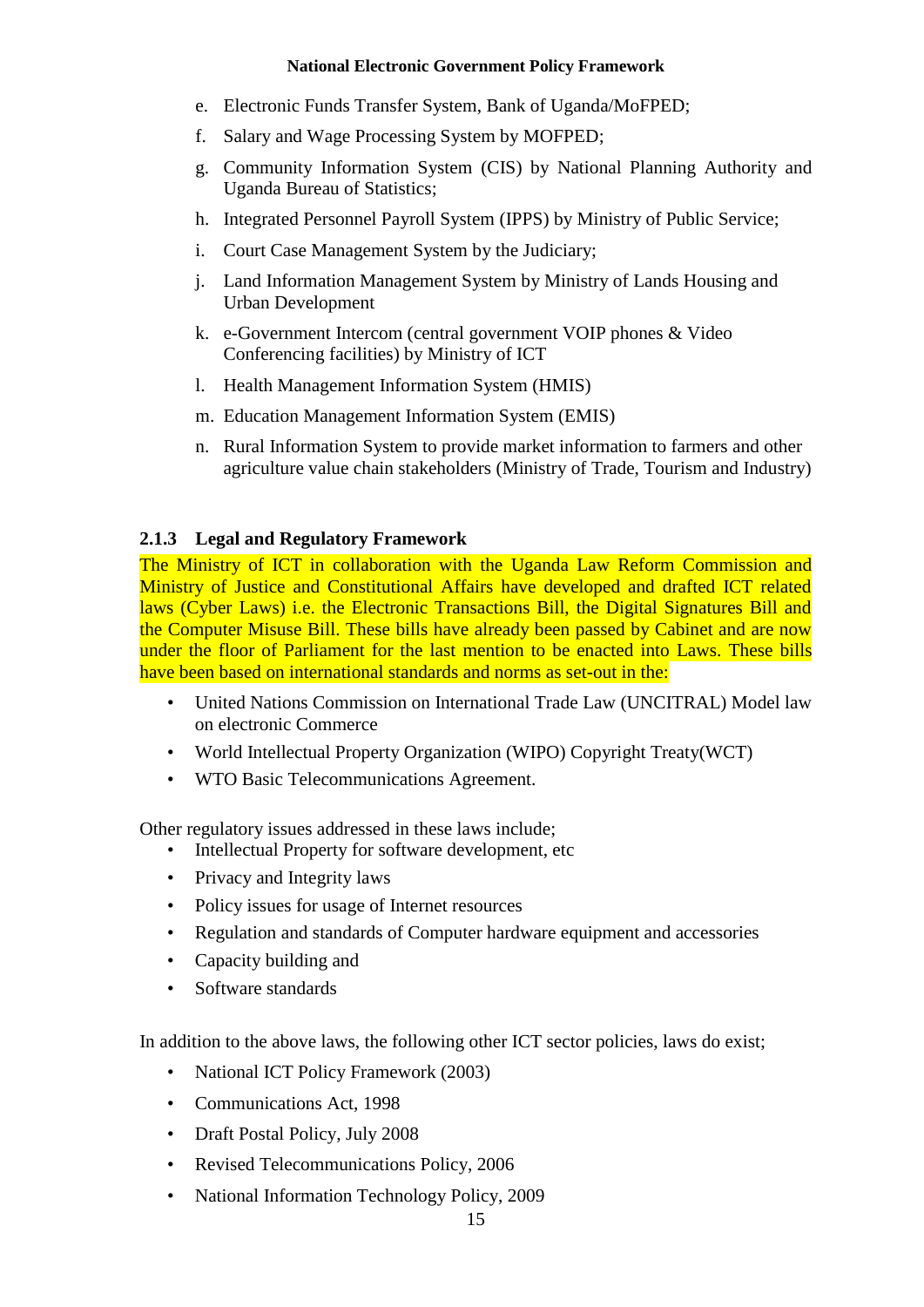# <span id="page-18-0"></span>**2.1.4 ICT Education and Training**

Currently, ICT usage and penetration is fairly superficial and weak in the Government establishments mainly because of low levels of technology awareness and inadequate ICT training of the manpower Uganda's 27 Universities and numerous tertiary institutions are churning out many ICT graduates. Deliberate strategies aimed at building a capital of trained ICT human resources for effective implementation of ICT related initiatives like e-Government have been developed and are being implemented.

# <span id="page-18-1"></span>**2.1.5 Planning, Monitoring and Evaluation of ICT initiatives**

From the survey carried out, ninety three (93%) percent of respondents rated the current planning, monitoring and evaluation efforts as not good while only seven (7%) percent rated the efforts as fair. No respondent thought the efforts were good. Majority of respondents (86%) also believed that there is high level of duplication in government investments towards e-Government implementation. However, the respondents enumerated a number of opportunities to improve the current situation.

# <span id="page-18-2"></span>**2.1.6 Institutional Framework**

Weak institutional framework was identified as one of the major challenges as far as the implementation of e-Government projects is concerned. The recent creation of a fully fledged Ministry for ICT by the government to create the necessary policy coordination and harmonization is applauded. The ongoing process of enactment of the NITA-U Bill to handle the implementation of e-Government projects is appreciated as a right step to address this challenge.

# <span id="page-18-3"></span>**2.1.7 Usage of ICT Infrastructure in Public Service Delivery**

The survey revealed that there is a big challenge in usage and application of ICT investments. As one respondent remarked, "the relevance of ICT is in its application". Respondents noted that, while the e-Government intercom infrastructure (VOIP phones and video conferencing facilities) was installed in nearly all the government ministries, their usage is still minimal. Generally, the application of most ICT investment is still basic with most computers being used as word processors.

Despite the minimal usage, however, there was high appreciation for the benefits of these investments. Efficiency (43%) was identified as the most common benefit among respondents. This was closely followed by easy information access and sharing (38%), simplified communication (38%), and mapping of land (21%). Other significant benefits identified include reduced cost of doing business (17%), accountability and transparency (17%), planning, monitoring and evaluation (14%), ICT access (14%) and data processing and storage (12%). Others also mentioned include enhanced participation (7%) and decision making (10%), information security (5%) and procurement (2%).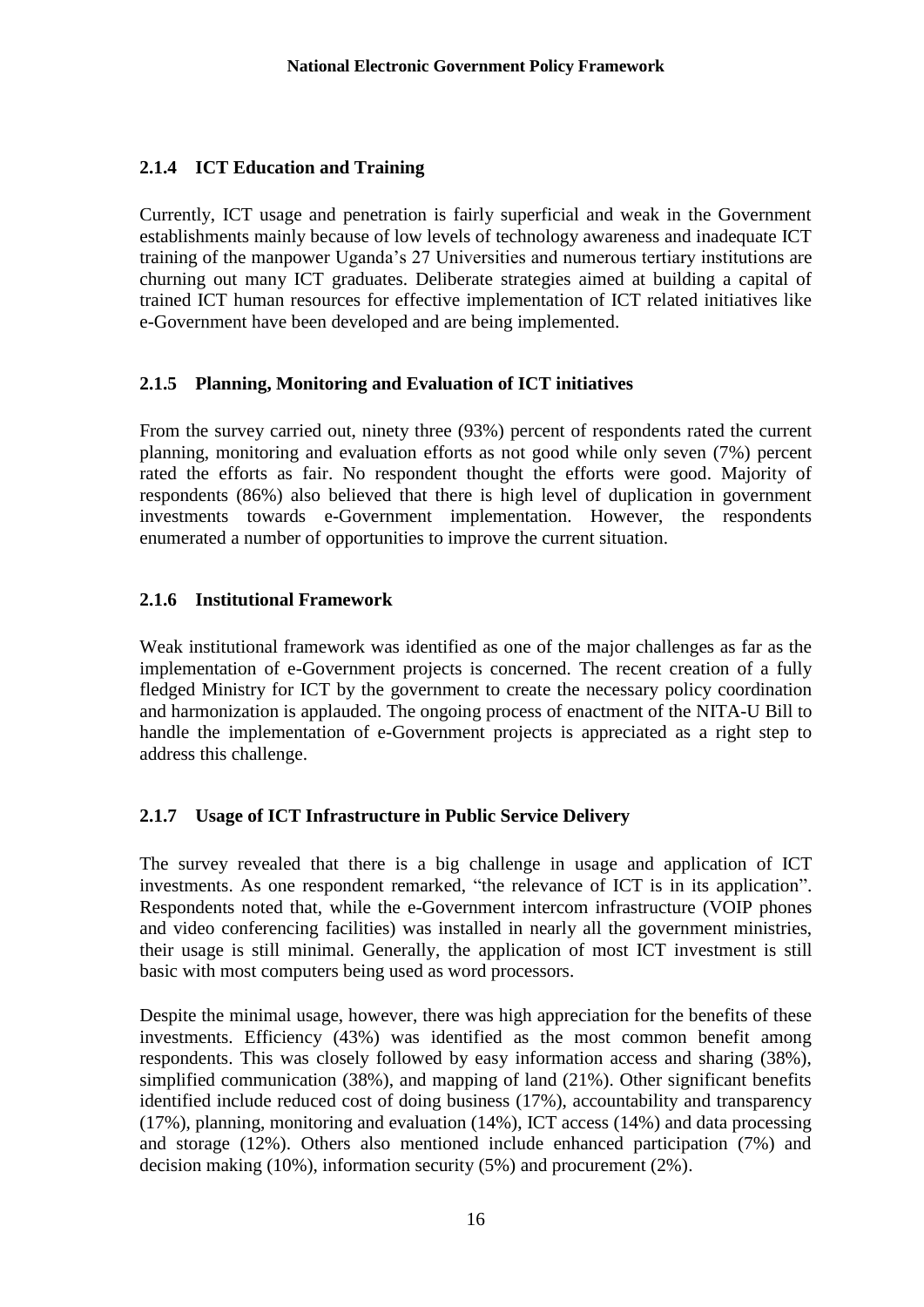# <span id="page-19-0"></span>**2.1.8 SWOT Analysis**

# **Strengths**

- (a) There is political will in support of e-Government and ICT in general.
- (b) Installation of the Nation wide Data Transmission Backbone (NBI) and e-Government Infrastructures (EGI) is ongoing
- (c) National ICT Strategy Framework was adopted by Government in 2003.
- (d) All government ministries were directed by Cabinet to create budget lines for ICT.
- (e) Uganda has one of the most deregulated Telecom markets in Africa with a highly rated regulator (UCC).
- (f) There is a supportive tax regime on computers.
- (g) Mobile tele-density is improving at a very impressive rate and a wider spectrum of Internet service options is available to citizens.
- (h) There are several initiatives that are promoting ICT in education, health, security, procurement, financial management and other sectors.
- (i) Most universities and other tertiary institutions in the country now offer ICT related courses.
- (j) Legal reforms are under way that could provide a conducive legal framework for electronic transactions.
- (k) The National Information Technology Authority Uganda is soon becoming operation to harmonize and coordinate all IT related systems
- (l) Approval process of the National IT Policy in ongoing

#### **Weaknesses**

- (a) Difficulty in attracting, recruiting and retaining skilled ICT personnel
- (b) Inadequate budgetary allocations and poor prioritization.
- (c) Erratic and unstable power supply. Most of rural communities do not have electricity.
- (d) Most of the offices are not networked and interconnected through LAN/WAN
- (e) Insufficient number of ICT equipments including computers. Some Ministries do not have PABXs.
- (f) Most computers are underutilized, mainly used as word processors
- (g) Limited usage of Internet and email facilities, with only few computers connected.
- (h) ICT implementation in key functional areas such as health, banking, procurement, education, commerce, etc are still minimal or lacking.
- (i) Connectivity is concentrated in the capital city and a few major towns
- (j) Limited and expensive bandwidth.
- (k) There is duplication of efforts in some ICT projects
- (l) Illiteracy and language barriers for most rural communities.
- (m) Lack of local content development that is readily available and relevant to the needs of the majority of Ugandans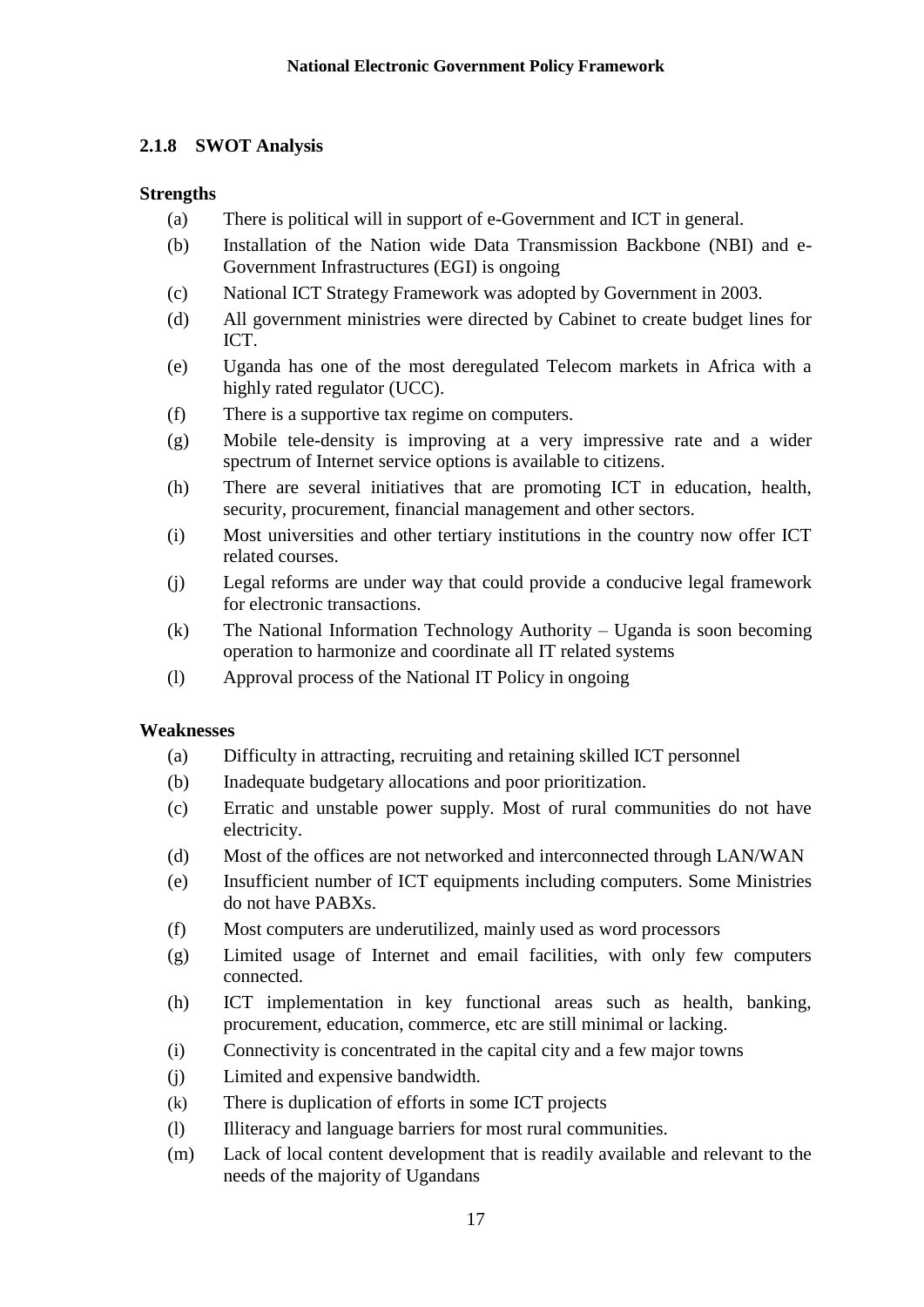- (n) Lack of awareness about ICT and the benefits of e-government in both urban and rural areas
- (o) Lack of supportive legal framework such as for the protection of intellectual property rights, database protection, informational privacy and electronic transactions.
- (p) The mainly static web sites available in government ministries are seldom updated.
- (q) There are inadequate standards and guidelines for ICT in general including training, career development, information security and devices.

# **Opportunities**

- (a) Uganda should optimally utilize the regional initiatives on e-Government under the auspices of the EAC and COMESA
- (b) Utilisation of backbone projects such as East African Marine cable. EAC digital transmission and Comtel (for COMESA), Uganda's NBI/EGI, etc.
- (c) Abundant hydro electricity potential
- (d) Operationalisation and implementation of the NITA-U Act is set to commence
- (e) Increased critical mass of ICT literate graduates
- (f) Improvement in the planning, monitoring and evaluation of the ICT sector
- (g) Continued improvement in funding for ICT sector
- (h) High level political support for use of ICT in service delivery
- (i) Availability of website standards
- (j) Development of the government web portal
- (k) Existing legal and regulatory frameworks e.g. the enactment of the Cyber Laws
- (l) Existence of the Ministry of ICT, Parliamentary Session Committee
- (m) National Data Centre Infrastructure
- (n) Training and Capacity building programmes
- (o) Research and Development in ICT

# **Threats**

- (a) Cyber crime and cyber terrorism.
- (b) Undefined cross-border jurisdiction for cyber litigation.
- (c) Reliance on imported hardware and software.
- (d) Too much Reliance on foreign funding.
- (e) Reliance on foreign expertise to undertake studies and implement strategies.
- (f) Indifference of Uganda ICT experts learning in the Diaspora.
- (g) Fast changing technology
- (h) Resistance to ICT usage by some public servants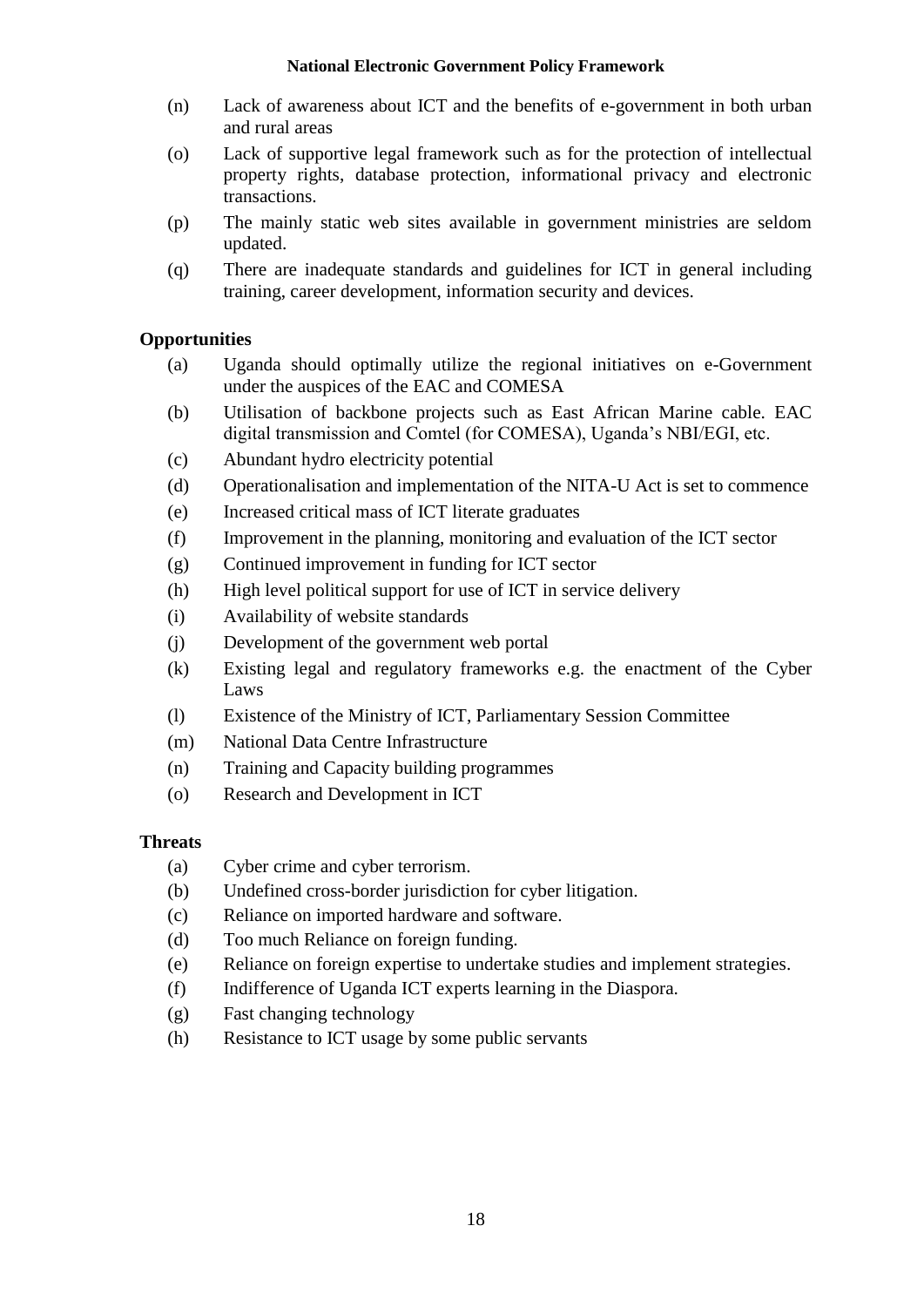# <span id="page-21-0"></span>**2.2 Preamble**

Countries worldwide are embracing e-Government in order to improve citizen service delivery on a 24x7 self-service basis.

The GOU believes that ICT should be utilized in this era of e-Government aimed at;

- providing greater access to government information;
- promoting civic engagement by enabling the public to interact with government officials;
- making government more accountable by ensuring its operations are more transparent and thus reducing the opportunities for corruption;
- providing development opportunities which are beneficial to rural and traditionally underserved communities; and
- ensuring better delivery of Government services to citizens, business and noncitizens.

Also, the government is aware that the path to achieving effective e-Government is a big challenge and as such, it will require focused political will, a change of mindsets at all levels of Government, a strategic partnership with the Private Sector, Civil Society, Academia, Development Partners and participation of citizens as stakeholders. Inter-alia, it will involve thorough examination of existing government functions, simplification, and re-engineering of procedures.

# <span id="page-21-1"></span>**2.3 The Goals of the National e-Government Programme**

Amidst this framework, there are three core goals, all of which support the overarching vision for the e-government programme implementation in Uganda:

#### **Vision**

Ensure online accessibility of all government services and opportunities for community participation in a friendly, transparent and efficient manner for all sections of the society.

#### **Goals**

To transform the operations of government using ICT as a tool to improve internal efficiency, service delivery to citizens, business and community participation

#### **Service Delivery**

More personalized and accessible services that are easy for the community to use.

#### **Internal Efficiency**

Improved processes within and between agencies leading to lower costs and improved services.

#### **Community Participation**

Easier interaction so that people can understand and contribute to policy making and other governance issues.

The achievement of these three goals will require a genuine commitment by agencies to work in ways that will challenge existing structures and processes.

# <span id="page-21-2"></span>**2.4 Employing the Principles of e-Government**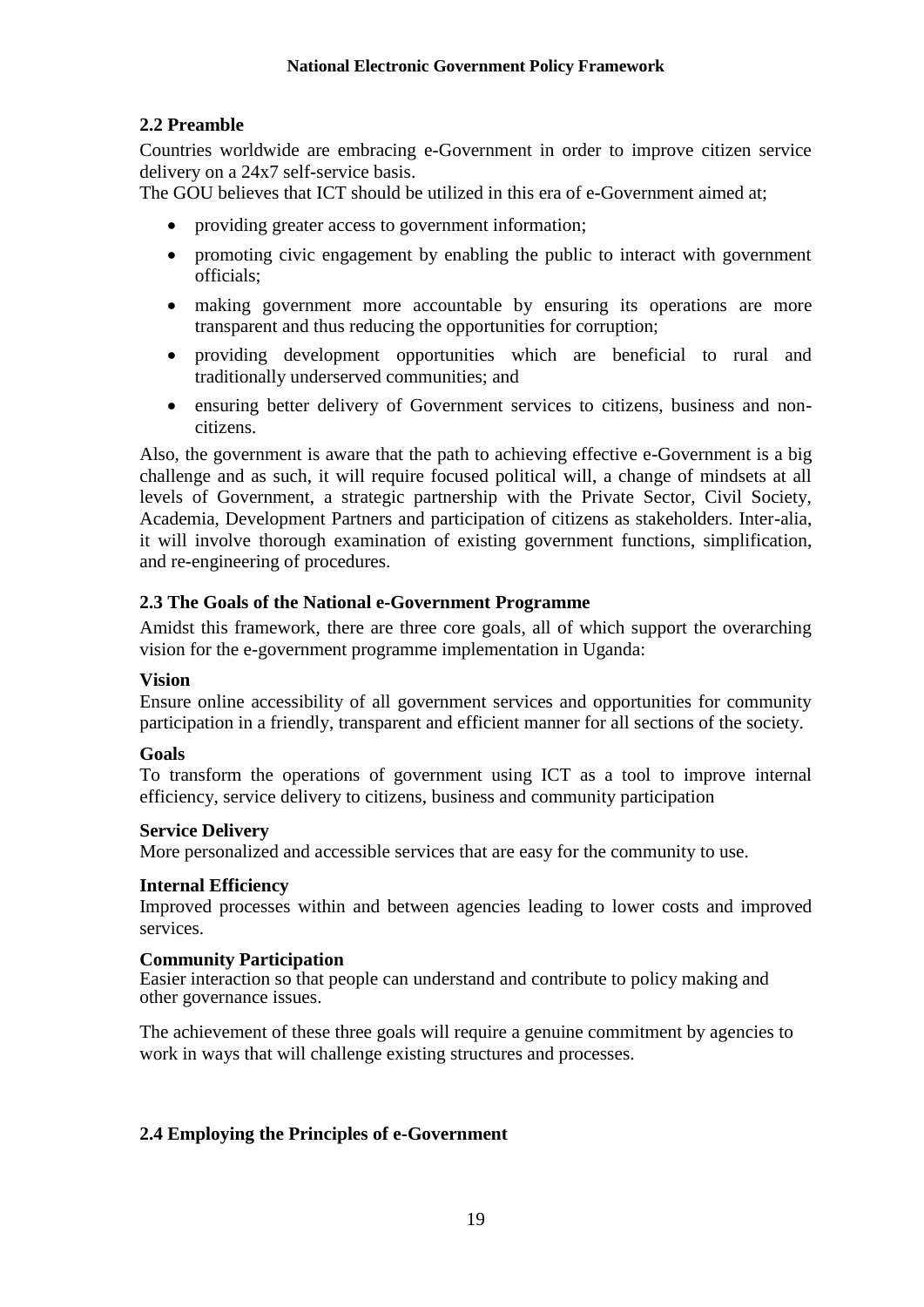The principles underpin the three goals of e-government. There will be six principles to guide the way in which the e-government transformation will be approached. These principles shall act as the 'critical questions' that will test all decisions made in relation to developing the e-government initiatives. Under each principle are examples of the sorts of questions government agencies shall ask of their projects and strategic initiatives.

| Citizen-centric                                 | Services and information will be designed and focused on the<br>needs of Ugandans.                                                                                                                                                                                                                  |  |  |  |  |
|-------------------------------------------------|-----------------------------------------------------------------------------------------------------------------------------------------------------------------------------------------------------------------------------------------------------------------------------------------------------|--|--|--|--|
|                                                 | $Q$ : Has the project's potential customer base been fully<br>realized?                                                                                                                                                                                                                             |  |  |  |  |
| <b>Accessibility and</b><br><b>Choice</b>       | The service delivery model will enable Ugandans'<br>accessibility and choice of services to meet their individual<br>needs and circumstances.                                                                                                                                                       |  |  |  |  |
|                                                 | Q: Does this project or initiative improve the choice of service<br>delivery channels for its customer base?                                                                                                                                                                                        |  |  |  |  |
| <b>Trust, Confidence and</b><br><b>Security</b> | The Ugandan Public Sector must earn the trust and confidence<br>of citizens that government is collecting, using and disclosing<br>their information in a manner which is consistent, secure and<br>ethical and which respects privacy, and that online transactions<br>with government are secure. |  |  |  |  |
|                                                 | $Q$ : What measures have been taken to ensure that the project<br>effectively manages the security of personal information<br>provided by its customer base?                                                                                                                                        |  |  |  |  |
| <b>Better Governance</b>                        | e-Government is an integral component in enabling<br>government to improve its structures, governance frameworks<br>and processes to better serve the citizens of Uganda.                                                                                                                           |  |  |  |  |
|                                                 | $Q$ : Does this project encourage community participation in the<br>decision-making process of government?                                                                                                                                                                                          |  |  |  |  |
| <b>Collaboration and</b><br><b>Integration</b>  | Agencies will work in a more collaborative manner,<br>prioritizing the need for integration of government services.<br>Q: Has the potential for cross-agency collaboration and<br>benefit maximization in this project been thoroughly<br>investigated?                                             |  |  |  |  |
| <b>Accountability</b>                           | The tenets of transparency, accountability and ethically<br>responsible governance will underpin e-government initiatives<br>to transform the operations of government.                                                                                                                             |  |  |  |  |
|                                                 | $Q$ : Does this project improve the transparency of government<br>decision-making and/or service provision within and across<br>the agencies involved?                                                                                                                                              |  |  |  |  |

# <span id="page-22-0"></span>**2.5 Key Pillars for the National e-Government Framework**

# <span id="page-22-1"></span>**2.5.1 Institutional Framework**

The new paradigm shift of Information Technology (IT), Communications Technology (CT), Information Management (IM) and Broadcasting technology convergence at the technology and service delivery fronts have led to Government establishing a unified coordination and supervision arrangement at policy, legal and regulatory levels. Due to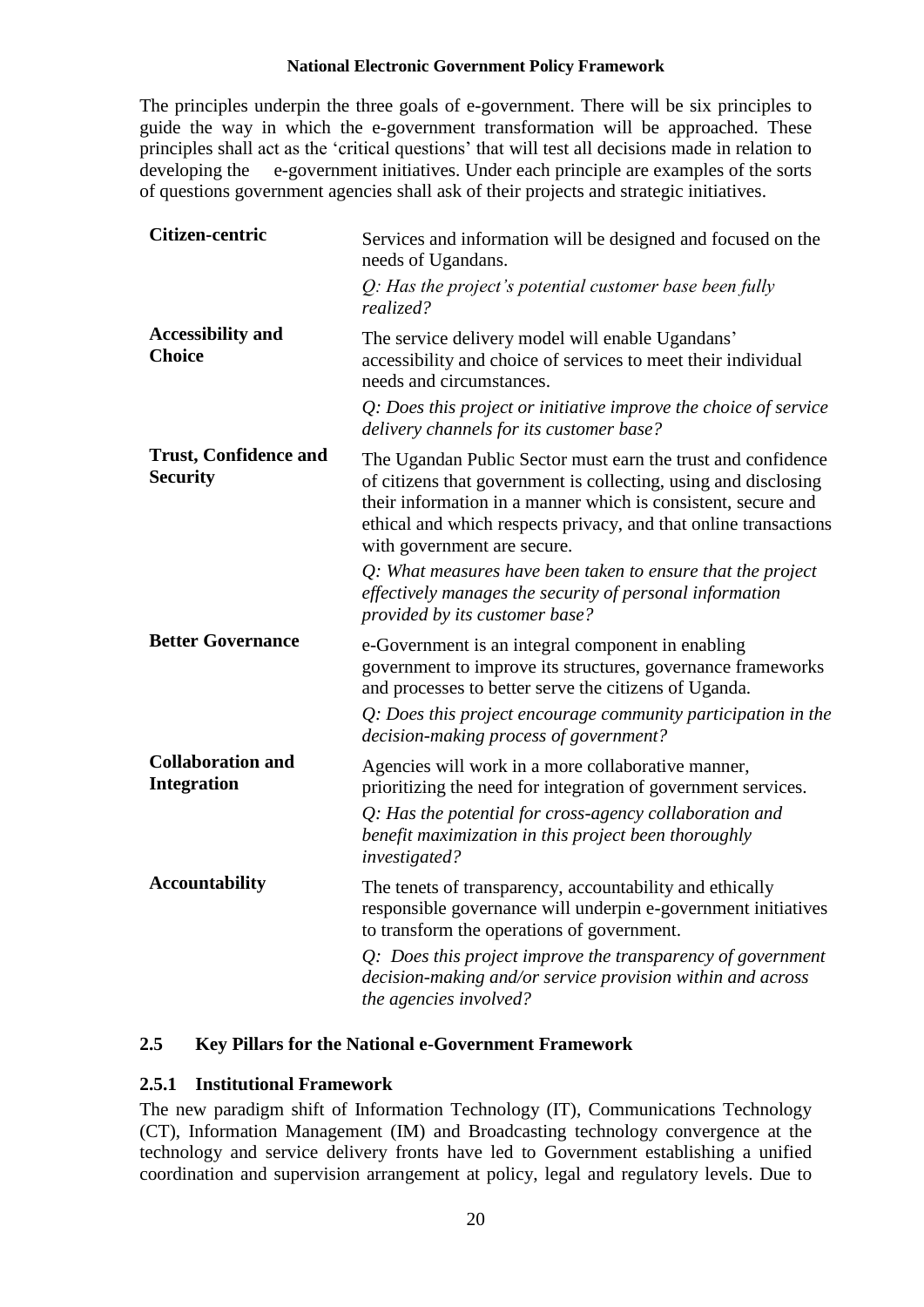this phenomenon, the GOU set up a Ministry of Information and Communications Technology and Parliamentary Session Committee on ICT.

In light of the above critical issues, while adhering to individual Government Ministries, Agencies and Local Governments mandate in implementing their respective ICT initiatives to realize e-Government and other e-Strategies and action plans, Government has set up a unified coordination and harmonization mechanism under one political and technical leadership to avoid further duplication that currently exist in the Central and Local Government institutions. This arrangement will eliminate the continued wastage of meager financial resources due to duplication of efforts and also facilitate the integration of e-Government initiatives into the national development framework of the country.

The institutional framework comprises the following:

#### **(A) Ministry of Information and Communications Technology (ICT)**

- (i) Championing and presenting policy matters to Government machinery in the areas of Information Technology (IT), Communications Technology (CT) Broadcasting Infrastructure and Information Management (IM) services.
- (ii) In collaboration with the National Planning Authority (NPA), spearhead activities for developing Sectoral e-Government Plans for integration into the National Development Plan (NDP) elaborated in long, medium and short term plans.
- (iii) Oversee policy development and periodic policy reviews for the Information Technology (IT) and Information Management (IM) sub-sectors for the growth of the e-Government programme
- (iv) Develop a public-private partnership framework to promote and drive e-Government initiative opportunities.
- (v) Monitor the implementation of the National e-Government Framework by various Government Ministries and Agencies.
- (vi) Spearhead the creation of an enabling legal, commercial, and regulatory framework conducive for the e-Government adoption as a catalyst towards the socio-economic development of Uganda.
- (vii) Promote awareness and adoption of e-Government by all Sectors and segments of the population in the country.
- (viii) In collaboration with the Ministry of Public Service (MOPS), fully operationalize the national ICT/e-Government institutional arrangements
- (ix) In collaboration with the MOPS, Ministry of Education and Sports (MoES) and NPA spearhead the development of a National ICT and e-Government Human Resource Development Strategic Plan for the country.
- (x) Ensure that the available ICT resources (financial, material and human) are fully exploited by Government agencies in the most efficient and cost effective manner consistent with government procedures and regulations to realize the e-Government programme.
- (xi) Develop and implement a prudent monitoring and evaluation system for the e-Government Framework.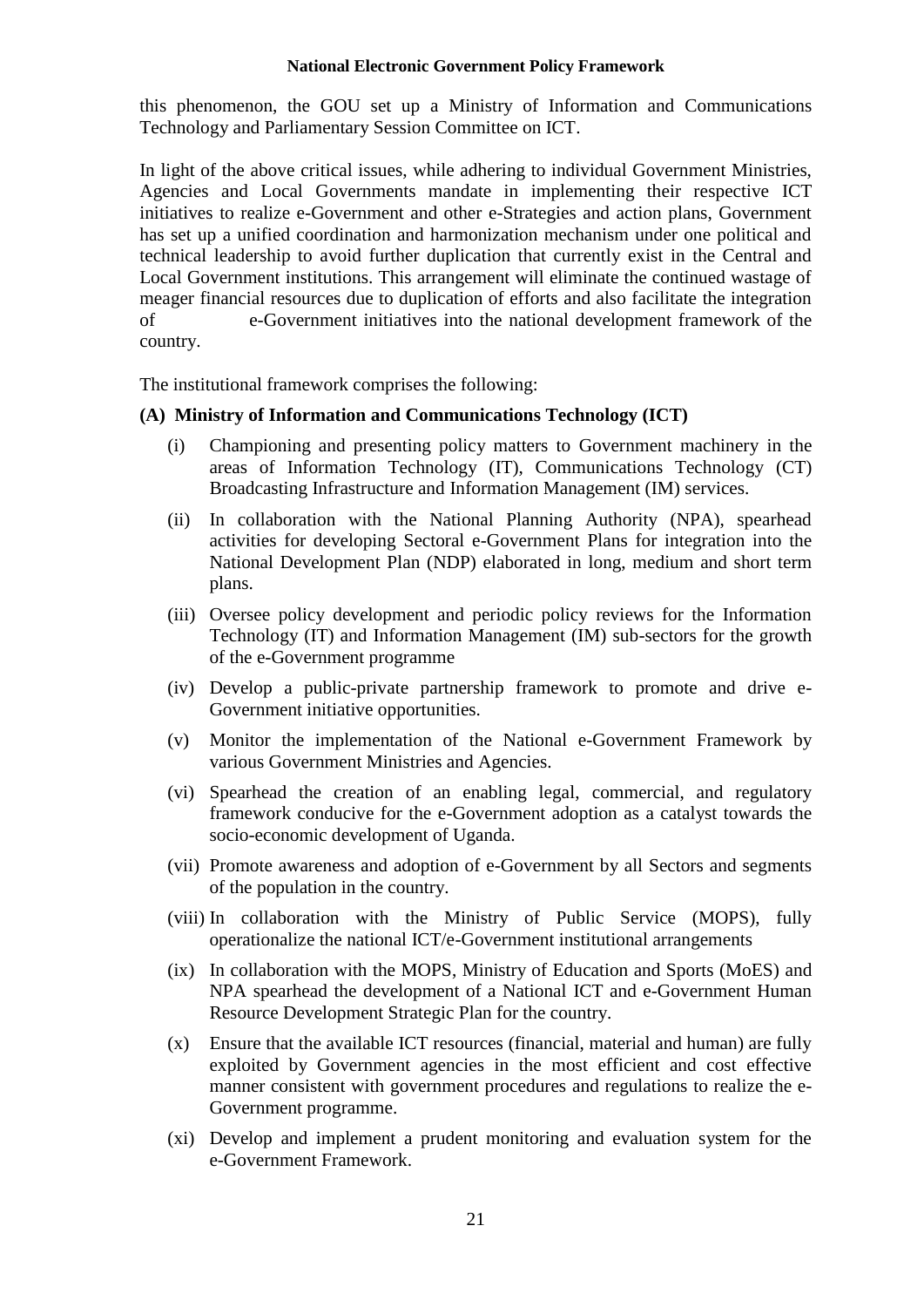#### **B- National Information Technology Authority – Uganda (NITA-U)**

- (i) Initiating and leading the development of the national e-Government strategies and implementation plans;
- (ii) Identifying and advising Government on all matters of e-Government development, utilization and deployment.
- (iii) Providing first-level technical support and advice for critical Government IT systems including managing the utilization of the resources and infrastructure for centralized data center facilities for large systems through the provision of the specialized technical skills
- (iv) Enforcing and regulating standards for e-Government planning, acquisition, implementation, delivery, support, organization, sustenance, risk management, data protection, security, and contingency planning;
- (v) Regulating the electronic signature infrastructure and related matters as used in electronic transactions in the country;
- (vi) Recruiting, training, posting and managing all e-Government staff in the various government ministries, departments and agencies
- (vii) Providing IT capacity building and awareness facilities; and

#### **C- Ministry of Public Service**

- (i) Leading the public services process review and computerization studies
- (ii) Taking of the business process reengineering activities for the effective and efficient service delivery
- (iii) Taking charge of Civil servants capacity building for the implementation of e-Government initiatives

# **D- Government Ministries, Agencies and Local Governments**

To mainstream e-Government services within the national development initiatives of Government, fully fledged Departments of ICT/e-Government will need to be created in each of the Ministries headed by a Commissioner of ICT with at least four professional ICT staff. In other Central Government autonomous Agencies and Local Governments, fully fledged Divisions of ICT need to be created with an Assistant Commissioner of ICT and at least three professional ICT staff in the division.

The ICT Departments in Government Ministries and Divisions in Government Agencies and Local Governments will develop and implement respective institutional ICT strategies and action plans in harmony with the overall national ICT Policy and e-Government Master Plan.

# **E- Private Sector**

Through Public-Private Partnerships, the Private sector will fully participate in the e-Government framework, strategy, action plan development and implementation in all sectors of government.

# **F- Civil Society**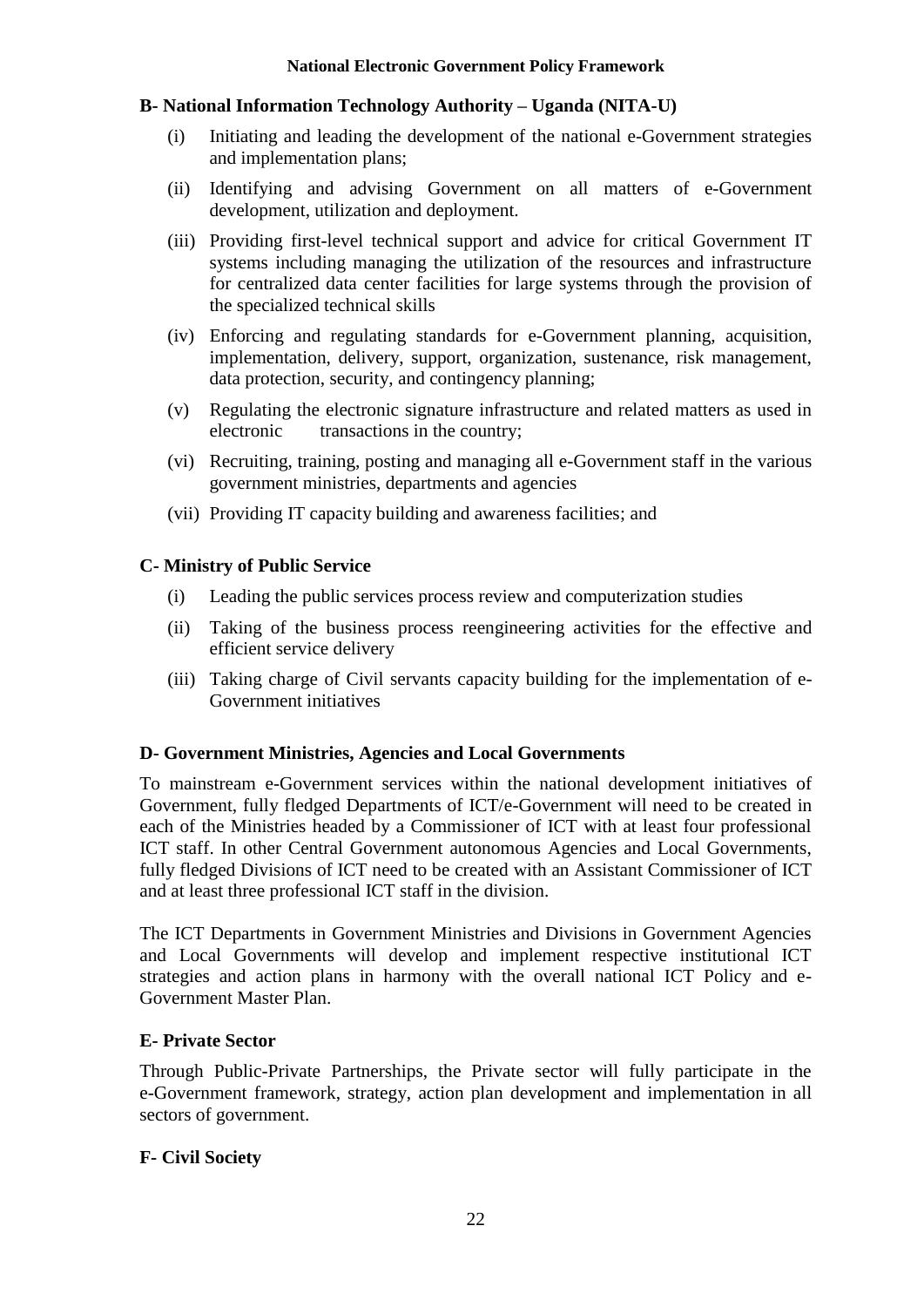The Civil Society will fully participate in the e-Government framework, strategy, action plan development and implementation especially in the area of advocacy and monitoring of sectors of government.

# **G- Academia**

The academic institutions will be very instrumental in building the requisite ICT and e-Government human resource critical mass across the country. Research in e-Government will also be critical and the Academia should play a very key role in this area.

# <span id="page-25-0"></span>**2.5.2 Common ICT Infrastructure and Shared Services**

Uganda has gained considerable recognition in the region and worldwide owing to considerable growth in the telecommunications industry. Government agencies are establishing Local Area Networks (LANs) to be interlinked to form the Government Wide Area Network (WAN) in order to facilitate the sharing of equipment, systems and human resources. The NBI/EGI installation across the country is ongoing for this purpose.

# <span id="page-25-1"></span>**2.5.3 Legal and Regulatory Framework**

For the Legal and Regulatory framework which is not yet fully developed, there is need for quick and speedy enactment of the regional level laws to create a conducive environment for the regional e-Government services.

The regional e-Government frameworks i.e. EAC and COMESA recommend that Partner states must ensure that national laws are updated to recognize electronic documents and transactions. Issues such as facilitation of e-commerce, protection of intellectual property rights, and open source solutions should be addressed.

The Ministry of ICT in collaboration with the Uganda Law Reform Commission (ULRC) has led a process of coming out with laws vital for e-Commerce and spread of use of ICT in business. The following Laws have been enacted:

- *The Electronic Transactions Act, 2011* to facilitate the development of ecommerce in Uganda by broadly removing existing legal impediments that may prevent a person from transacting electronically. It makes equivalence for paper transactions electronic transactions.
- *The Electronic Signatures Act, 2011* to make provision for the use of electronic signatures in secure transactions. It makes provisions for the establishment of the Public Key Infrastructure for authenticity and security of documents.
- *The Computer Misuse Act,2011* to legislate on computer crimes; and
- *The National Information Technology Authority Act,2009*

# <span id="page-25-2"></span>**2.5.4 Identified Priority e-Government Applications and Services**

Priority e-Government applications and services have been identified through the survey and consultation with government agencies, citizens and the private sector. Some of them are already under implementation.

The identified e-Government priority applications and services are grouped under three categories as stipulated below.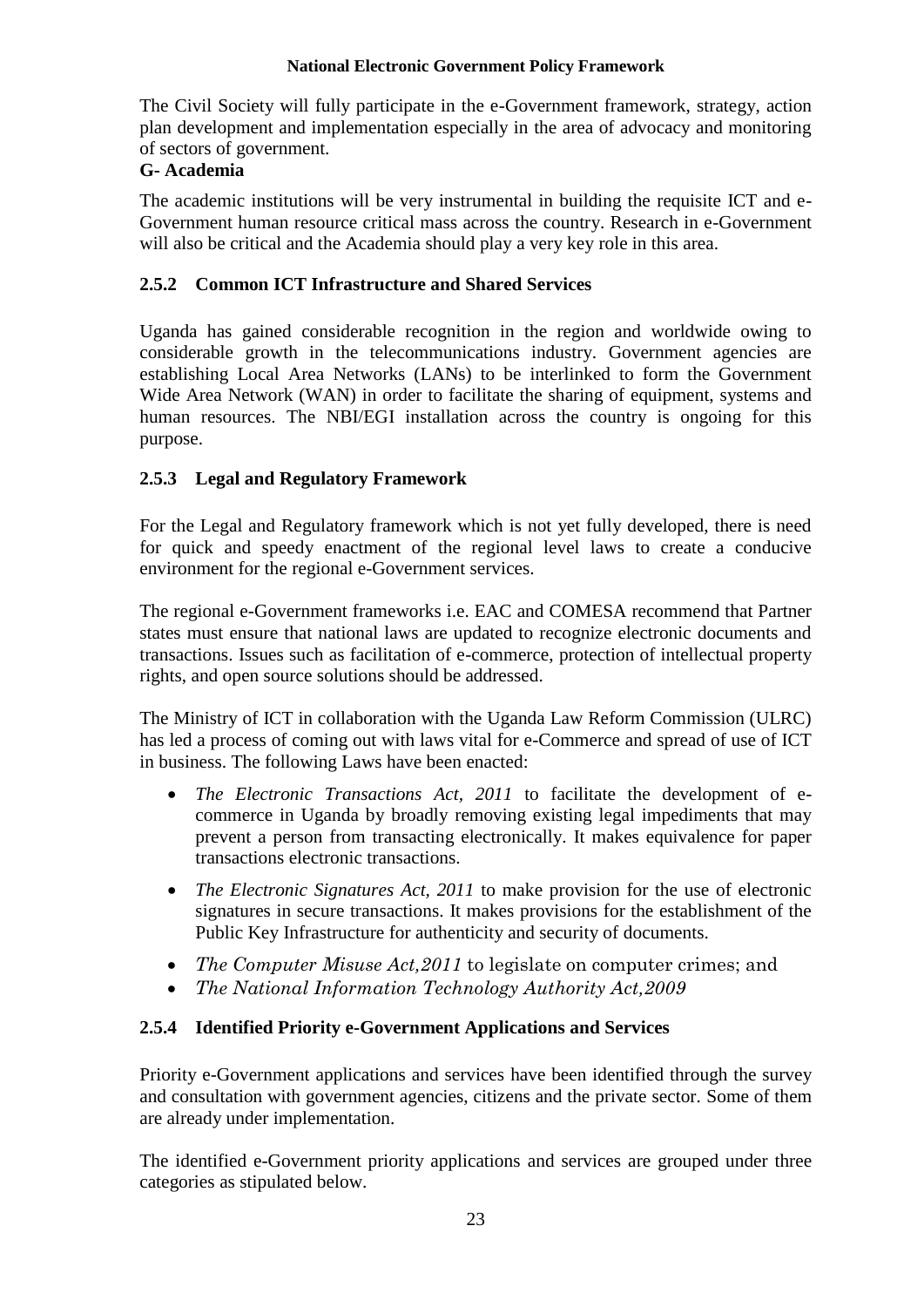# **2.5.4.1 Government to Government (G2G)**

| <b>Initiative Ranking</b> |                                                                  | <b>Description</b>                                                                                                                                                                             | <b>Category</b><br><b>Implementing</b><br><b>Agency</b> |                                                                                                                                                              |  |
|---------------------------|------------------------------------------------------------------|------------------------------------------------------------------------------------------------------------------------------------------------------------------------------------------------|---------------------------------------------------------|--------------------------------------------------------------------------------------------------------------------------------------------------------------|--|
| 1.                        | National<br>Identification<br>System /<br>Population<br>Databank | This is to capture citizen's bio-data including the<br>biometric features to be stored into a central national<br>database accessible by all MDAs for their specific<br>bio-data requirements. | Application                                             | National<br>Information<br>Technology<br>Authority-Uganda<br>(NITA-U) closely<br>with Ministry of<br>Internal Affairs in<br>collaboration with<br>other MDAs |  |
| 2.                        | Electronic<br>Document Flow<br>System                            | Automate all documents into electronic information<br>formats for easy flow and tracking within MDAs<br>during processing of service requests and other<br>decision making functions.          | Application                                             | All Ministries,<br>Departments and<br>Agencies(MDAs)                                                                                                         |  |
| 3.                        | <b>Birth and Death</b><br>Registration                           | Registration of Birth and Death                                                                                                                                                                | Application<br>and Service                              | Ministry of Justice<br>and Constitutional<br>Affairs, Registrar<br>General's Office                                                                          |  |
| 4.                        | <b>Public Electronic</b><br>Recruitment<br>System                | Online advertisement and recruitment services for all<br>public service jobs                                                                                                                   | Service                                                 | Ministry of Public<br>Service                                                                                                                                |  |
| 5 <sub>1</sub>            | Personnel<br>Records<br>Management<br>Information<br>System      | Management of personnel records including salaries<br>and wages                                                                                                                                | Application                                             | Ministry of Public<br>Service                                                                                                                                |  |
| 6.                        | Financial<br>Management<br>Information<br>System                 | A computerized system to mange all public finance<br>management transactions.                                                                                                                  | Application<br>and service                              | Ministry of<br>Finance, Planning<br>and Economic<br>Development                                                                                              |  |
| 7.                        | Electronic<br>Cabinet (e-<br>Cabinet)                            | Transaction of Cabinet business in a paperless<br>environment using ICT to quicken the processes for<br>the approvals required of the cabinet,                                                 |                                                         | Office of the<br>President/Cabinet<br>Secretariat                                                                                                            |  |
| 8.                        | Government<br>Web Portal                                         | Facility for displaying available government<br>information and services via the World Wide Web<br>on the Internet.                                                                            | Service                                                 | MOICT, NITA-U                                                                                                                                                |  |
| 9.                        | Local<br>Government<br>Websites                                  | Facility for displaying and disseminating information<br>about each of the Local governments operations and<br>opportunities available                                                         | Service                                                 | Local<br>Governments,<br>Ministry of Local<br>Government<br>(MOLG), MOICT,<br>and NITA - U                                                                   |  |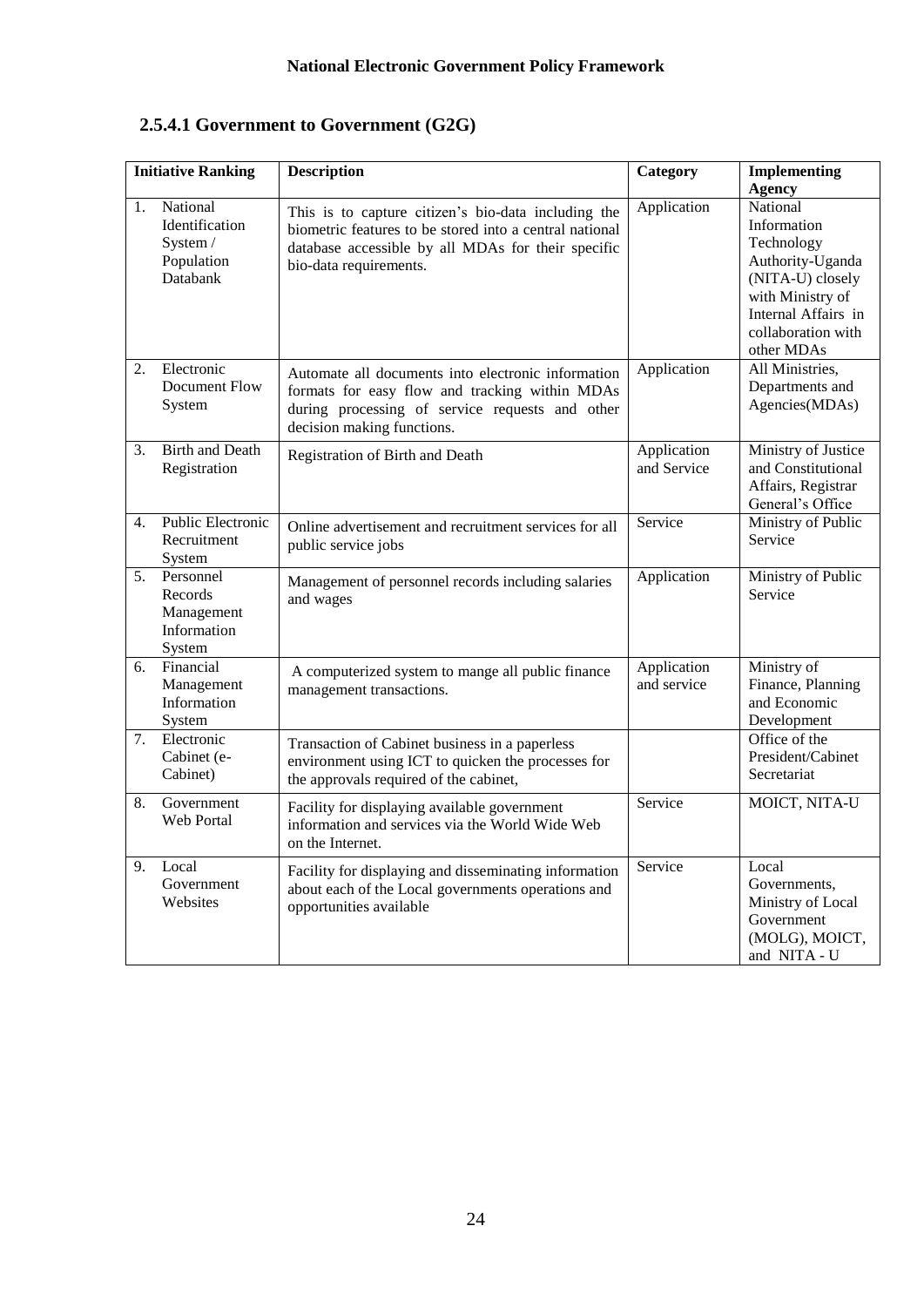# **2.5.4.2 Government to Citizens (G2C)**

| <b>Initiative Ranking</b>                                                | <b>Description</b>                                                                                                                                                                               | Category                   | <b>Implementing</b><br><b>Agency</b>                                                    |  |
|--------------------------------------------------------------------------|--------------------------------------------------------------------------------------------------------------------------------------------------------------------------------------------------|----------------------------|-----------------------------------------------------------------------------------------|--|
| 1. Social Services<br>Public<br>Information                              | A system to provide general information on social<br>services in communities on aspects of health,<br>education, community services etc.                                                         | Service                    | MOGLSD, NITA-<br>U, MOLG, MOICT                                                         |  |
| 2. Production<br>(agricultural) and<br>Market<br>Information<br>Services | Service<br>Provision of agricultural and market related<br>information to farmers and the general public                                                                                         |                            | MAAIF, MTTI,<br>Uganda Export<br>Promotion Board,<br>etc.                               |  |
| 3. Passport                                                              | Computerization of the application, processing and<br>issuance of passports                                                                                                                      | Application<br>and Service | <b>MOIA</b>                                                                             |  |
| 4. . Integrated e-<br>Justice System                                     | Inter-linkages and sharing of justice information<br>between the JLOS sector agencies, other MDAs and<br>the general public                                                                      | Application<br>and Service | The Judiciary and<br>other JLOS sector<br>agencies                                      |  |
| 5. Land Information<br>System                                            | Computerization of land records across the country                                                                                                                                               | Application<br>and service | Ministry of Lands<br>Housing and Urban<br>Development                                   |  |
| 6. Electronic Voting<br>(e-Voting)                                       | Computerization of voter registration and updating,<br>vote counting and voting online                                                                                                           | Application<br>and service | Electoral<br>Commission                                                                 |  |
| 7. Electronic Tax<br>$(e-Tax)$                                           | Computerization of tax operations including<br>assessment, filing, processing and payment<br>procedures                                                                                          | Application<br>and Service | <b>Uganda Revenue</b><br>Authority                                                      |  |
| 8. Utility Bills                                                         | Computerization of utility (water, electricity, etc.)<br>billing and payment system                                                                                                              | Application<br>and Service | Bank of Uganda,<br><b>Utility Service</b><br>Providers                                  |  |
| 9. e-Immigration                                                         | Computerization of immigration procedures and<br>operations                                                                                                                                      | Application<br>and Service | Min of Internal<br>Affairs                                                              |  |
| 10. Driving Permits                                                      | Computerization of application and issuance of<br>national driving permits                                                                                                                       | Application<br>and Service | Ministry of Works<br>and Transport                                                      |  |
| 11.Transport<br>Information                                              | Dissemination of transport related information like<br>traffic jam, road diversions, accident black spots,<br>amongst others (Radio, TV, Billboards, Websites,<br>Print Media, sign posts etc.)  | Service                    | Ministry of Works<br>and Transport,<br><b>Uganda National</b><br>Roads Authority        |  |
| 12.e-Local<br>Government<br>Information                                  | Collection, processing, storage and dissemination of<br>information on service delivery and compliance to<br>Local Government standards and procedures                                           | Service                    | Ministry of Local<br>Government, Local<br>Governments                                   |  |
| 13.e-Parliament                                                          | Computerization of the Parliament of Uganda<br>operations                                                                                                                                        | Application<br>and Service | Parliament of<br>Uganda                                                                 |  |
| 14. Meteorology and<br><b>Tidal Information</b>                          | Collection, processing, storage and dissemination of<br>meteorology and tidal information                                                                                                        | Service                    | Department of<br>Meteorology                                                            |  |
| 15. Environmental<br>Management<br>Information<br>System                 | Provision of information/ data to the citizens on such<br>critical subjects as wetland management, forestry,<br>land use including soil erosion, environmental<br>pollution(air, water and soil) | Service                    | National<br>Environment<br>Management<br>Authority, National<br><b>Forest Authority</b> |  |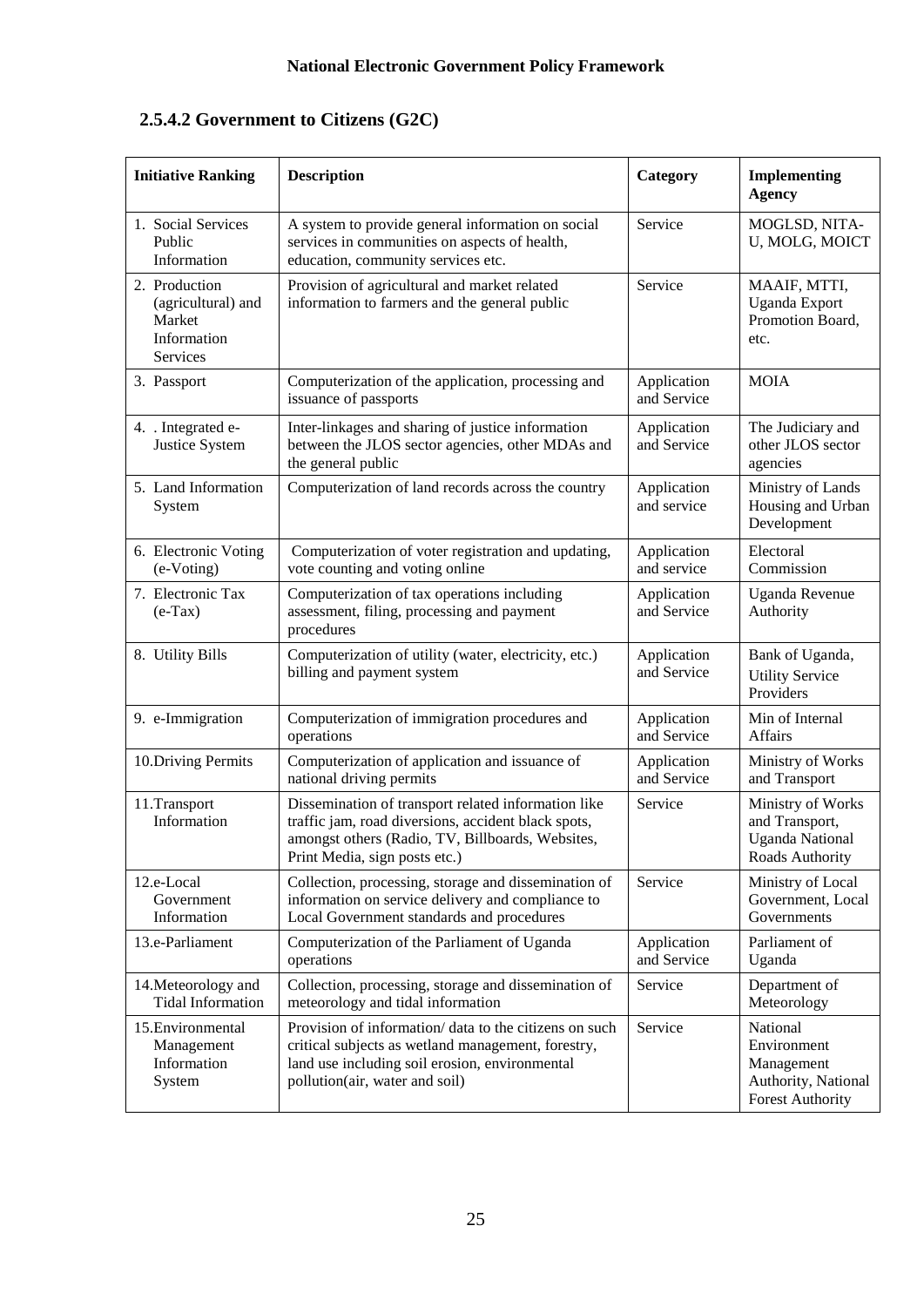| <b>Initiative Ranking</b>                       | <b>Description</b>                                                                                                                                                                       | Category                   | <b>Implementing</b><br>Agency                                 |  |  |  |  |
|-------------------------------------------------|------------------------------------------------------------------------------------------------------------------------------------------------------------------------------------------|----------------------------|---------------------------------------------------------------|--|--|--|--|
| 1. Electronic<br>Procurement<br>(e-Procurement) | Putting public procurement of services and goods<br>online, submission of expression of interest and<br>request fro proposals online, and computerization of<br>bid evaluation processes | Application<br>and Service | <b>Public Procurement</b><br>and Disposal<br>Authority (PPDA) |  |  |  |  |
| 2. Electronic<br>Commerce<br>(e-Commerce)       | Development of an electronic platform to facilitate<br>online commercial transactions using ICT.                                                                                         | Application<br>and Service | MTTI, Uganda<br>Investment<br>Authority, Private<br>sector    |  |  |  |  |
| 3. Electronic<br>Banking (e-<br>Banking)        | Development of an electronic platform to facilitate<br>online banking transactions using ICT.                                                                                            | Service                    | Bank of Uganda,<br>MOFPED, other<br>financial<br>Institutions |  |  |  |  |
| 4. Electronic<br>Customs (e-<br>Customs)        | Computerization of customs processes and<br>procedures                                                                                                                                   | Application<br>and Service | Uganda Revenue<br>Authority and<br><b>MOIA</b>                |  |  |  |  |
| 5. Smart (e-purse)<br>card                      | Facilitate use of payments cards (debit and credit) to<br>improve payment efficiency and safety                                                                                          | Service                    | Bank of Uganda                                                |  |  |  |  |

**Note**: It is important to acknowledge that the above identified priority e-Government applications and services are in line and harmony with the East African Community (EAC) and COMESA regional e-Government initiatives.

# <span id="page-28-0"></span>**2.5.5 e-Government Skills Development**

A national training strategy for e-Government should be developed to include:

- i. Basic level ICT and e-Government skills training for all civil servants;
- ii. Technical level training for staff such as systems analysts, programmers responsible for designing, developing, implementing and supporting e-Government systems; and
- iii. Training on the monitoring and evaluation of e-Government projects.

As part of a strategy to have a pool of e-Government knowledge workers in the country, all skills or on-job training programmes by government need to incorporate a section on e-Government service provision.

# <span id="page-28-1"></span>**2.5.6 Communication and Advocacy**

A deliberate communication and advocacy programme will need to be developed to popularize the benefits of the e-Government programme across the country.

# <span id="page-28-2"></span>**2.6 Critical Success Factors for the e-Government programme implementation**

- i. Leadership: a need for both high level political and technical support and leadership is a prerequisite.
- ii. Culture change through sensitization Thinking 'Corporate Ugandan": Awareness about the benefits of e-Government is going to be critical.
- iii. Governance Mechanisms: Setting up the necessary institutional framework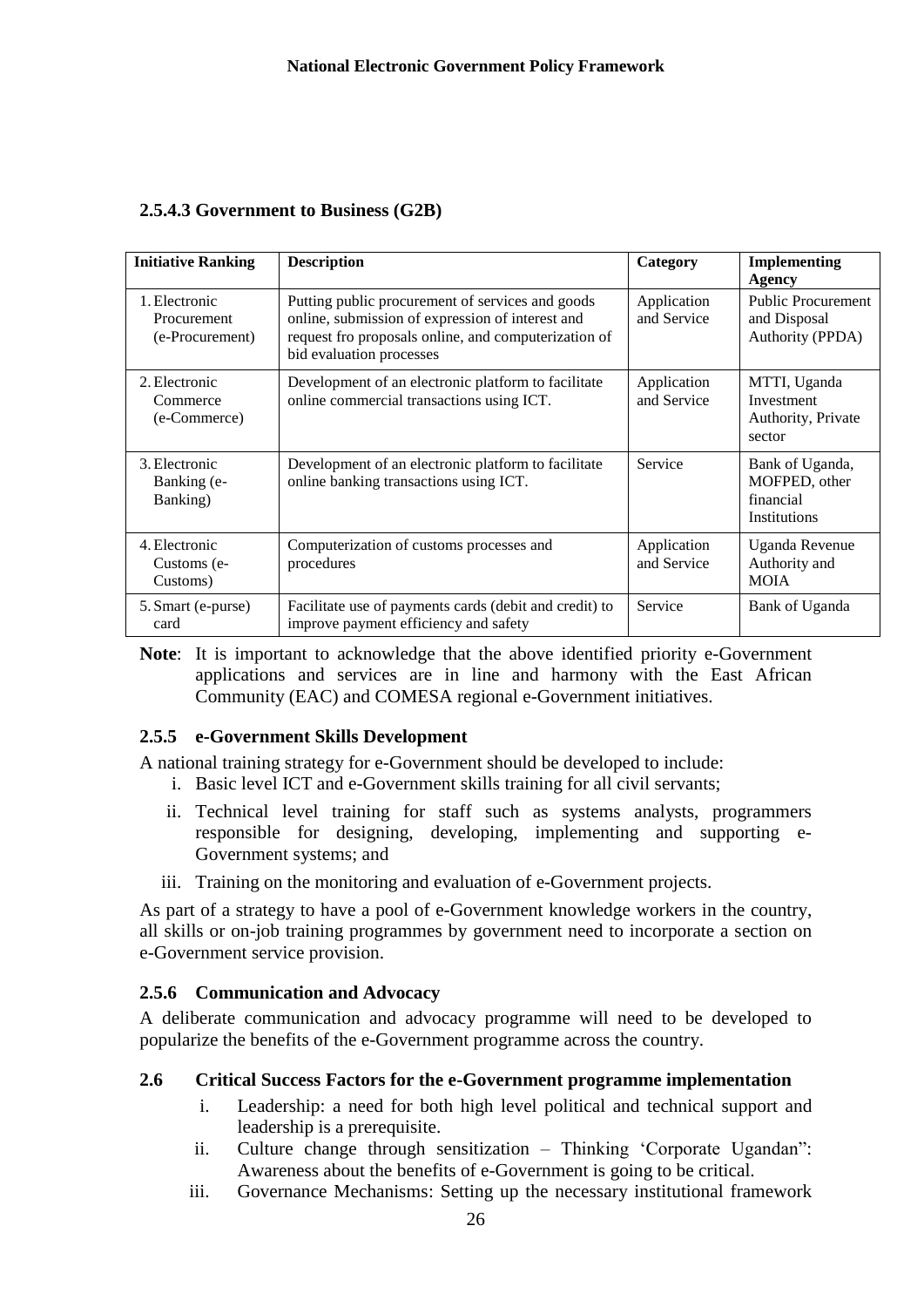for e-Government implementation will be important.

- iv. Citizen-Centric Approach: Designing and implementing e-Government applications focusing on citizen requirements.
- v. Collaborative Relationships: Creating synergies to share resources and optimize the economies of scale.
- vi. Policy, Legal and Regulatory Frameworks are critical in order to create an enabling environment for e-Government implementation.
- vii. Technology Architecture, Interoperability and Standardization will require harmonization and coordination.
- viii. Information Management and Security aspects should be adequately addressed.
- ix. Government ICT infrastructure should be effectively improved and expanded to adequantely support e-government implementation.
- x. Planning, Budgeting, Monitoring and Evaluation should be strengthened
- xi. Lobbying and Advocacy program is necessary.

# <span id="page-29-0"></span>**3.0 ROADMAP FOR THE e-GOVERNMENT IMPLEMENTATION**

# <span id="page-29-1"></span>**3.1 Next Steps**

The finalization and approval of the National e*-*Government Framework for Uganda's responsible government institutions form the first step in implementing this framework. The Ministry of ICT, Public Service and NITA-U in collaboration with other government ministries and agencies will have to work closely to provide leadership and direction to develop standards-based frameworks, policies and guidelines that support e-government, facilitate agency collaboration, raise awareness and promote the benefits of e-government across the entire sections of society in Uganda.

# <span id="page-29-2"></span>**3.1.1 Engage in Dialogue with Agencies and Private Sector**

Government agencies and the private sector should be encouraged to engage in open dialogue with the coordinating institutions to be able to understand and appreciate the key challenges in implementing e-Government projects, relate previous experiences and increase cross-government and public awareness of the planned ICT projects with the potential for cross or whole-of-government application. Such dialogues may occur as informal discussions, the initiation of specific reference or working groups, surveys or some combination of formal and informal channels. NITA-U and the Ministry of ICT will need to champion this dialogue.

# <span id="page-29-3"></span>**3.1.2 Set up appropriate institutional structure to spearhead e-Government projects**

NITA-U, Ministry of ICT, Ministry of Public Service and the Office of the Prime Minister should put in place appropriate institutional structure for the e-Government programme and develop decision-making tools to address the challenges faced when attempting to initiate and implement cross-institutional e-government projects. This will make it easier for institutions to work collaboratively and also provide an environment that encourages the move towards the e-government era.

# <span id="page-29-4"></span>**3.1.3 Encourage and Initiate e-Government Projects**

Lastly, NITA-U needs to initiate and champion the implementation of the identified e-government projects. NITA-U should work with agencies to support and assist the development of cross-institutional projects. Where appropriate, NITA-U will also independently identify key cross cutting e-government projects and initiate their development in collaboration with other agencies.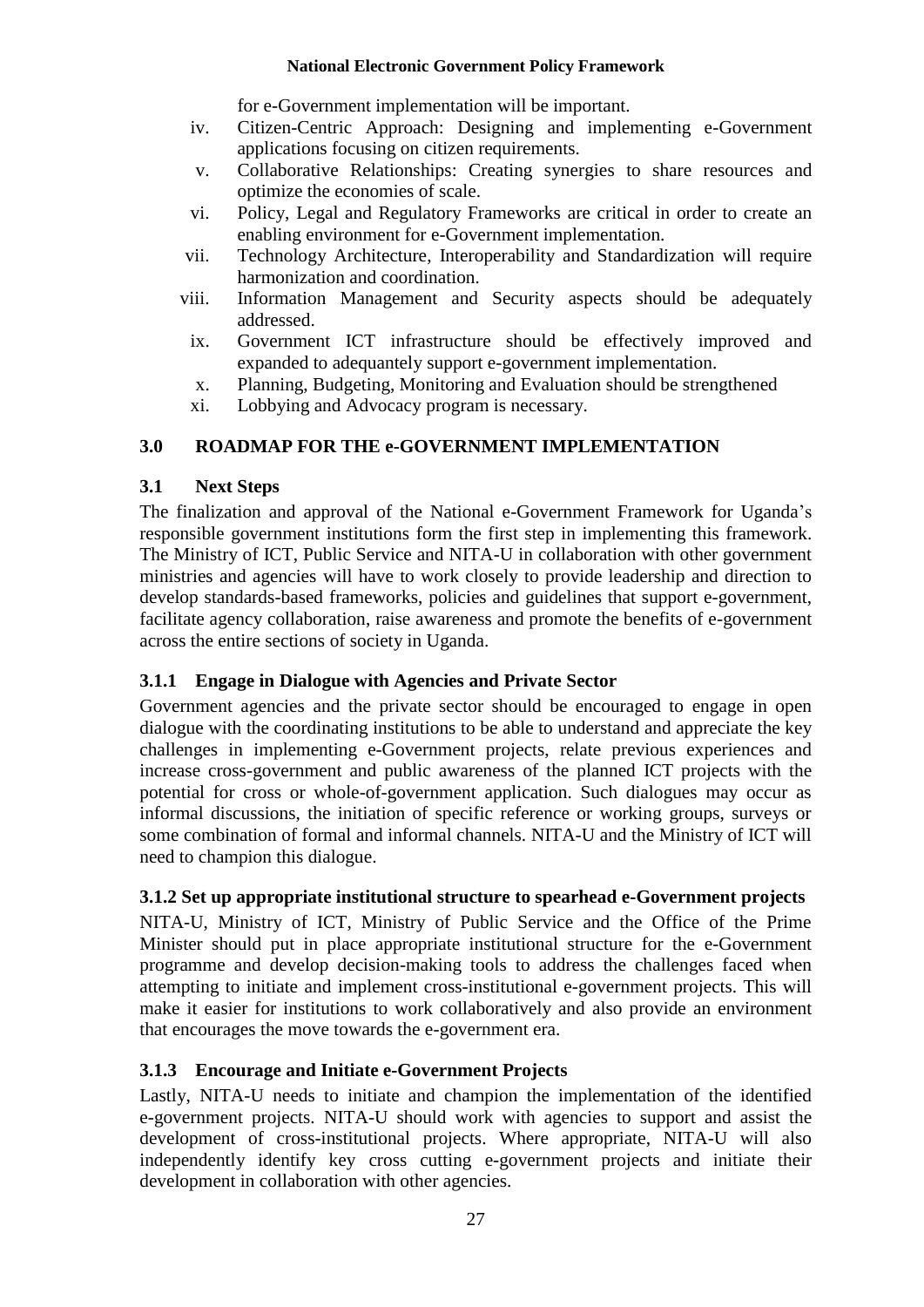# <span id="page-30-0"></span>**3.1.4 Monitoring and Evaluation**

Realisation of the outputs of this policy will require consistent monitoring and evaluation of the outcome indicators. The Government and any other relevant stakeholders will carry out monitoring and evaluation at different levels.

A monitoring and evaluation framework shall be developed to ensure midterm review of the policy. The policy shall receive a mid-term review every five (2) years and a full review every ten (10) years. The analysis of annual e-government needs and usage survey shall be used as a basis for review on availability of new needs or information. This framework shall be adopted as soon as it is approved by Cabinet.

In a nutshell, it is important to underscore the fact that the goals of e-government rest heavily upon the presence of key infrastructure like networks and telecommunications systems, shared corporate services and common service delivery mechanisms e.g. the national population databank, payment gateways, etc. NITA-U will have to work closely with various government agencies to develop a "shared corporate services infrastructure" to map out its architecture for the country's e-government infrastructure in the fore mentioned areas.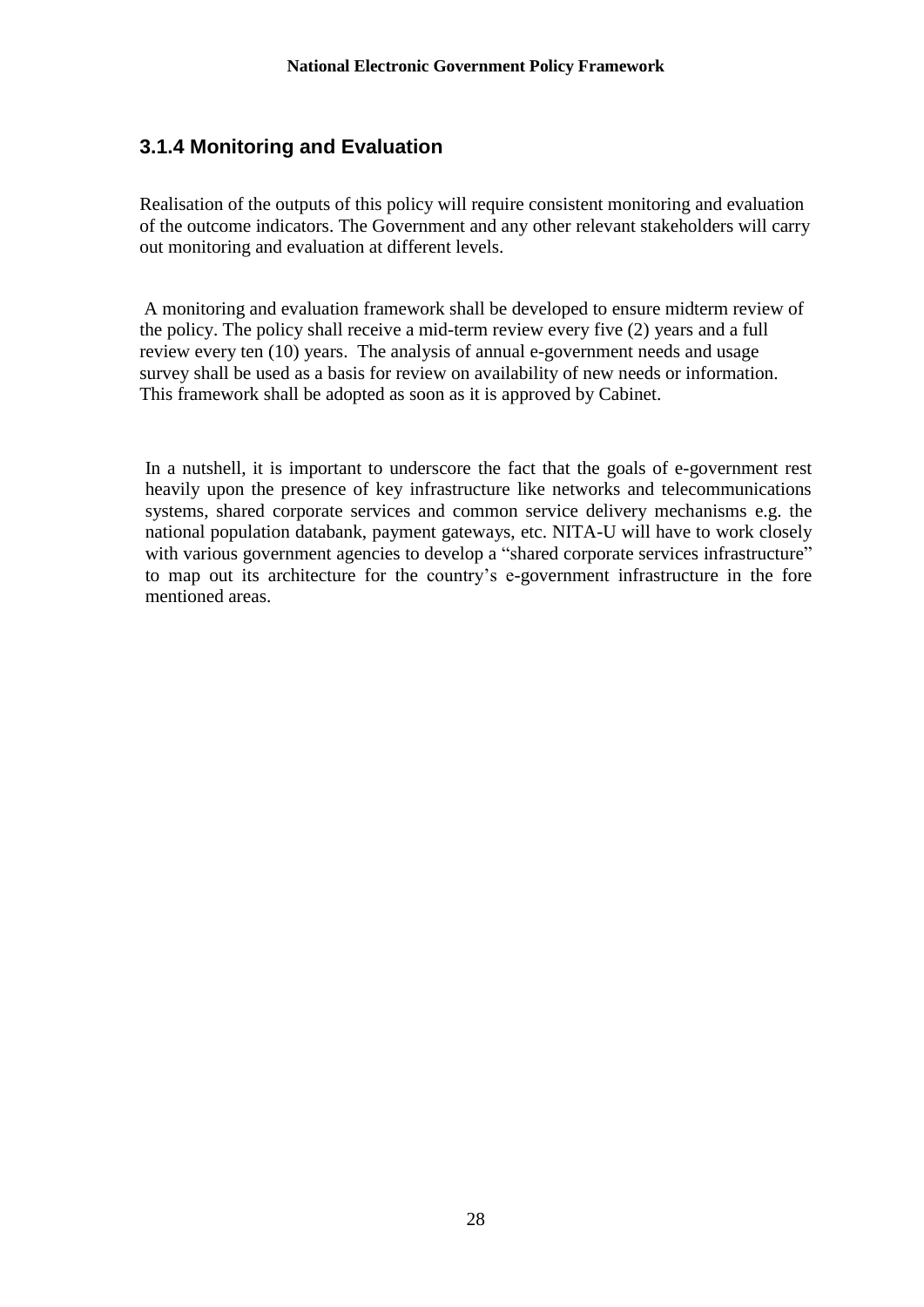# **3.2 Proposed National e-Government Framework Action Plan and Financing Requirements**

<span id="page-31-0"></span>

| Objective                                                                                              | <b>Action/ Activity</b>                                                                                          | <b>Expected</b><br>Output                                                        | <b>Indicators</b>                                                                                 | Implementing<br><b>Agencies</b>                              | <b>Financial Requirements (UGX)</b> |               | <b>Timeframe</b> | Status/<br><b>Remarks</b>       |                                                                                                 |
|--------------------------------------------------------------------------------------------------------|------------------------------------------------------------------------------------------------------------------|----------------------------------------------------------------------------------|---------------------------------------------------------------------------------------------------|--------------------------------------------------------------|-------------------------------------|---------------|------------------|---------------------------------|-------------------------------------------------------------------------------------------------|
|                                                                                                        |                                                                                                                  |                                                                                  |                                                                                                   |                                                              | 2010/2011                           | 2011/2012     | 2012/2013        |                                 |                                                                                                 |
| 1. To have a National e-Government<br><b>Framework for Uganda in place</b>                             | Finalization and approval<br>of the framework                                                                    | National<br>e-Government<br>Framework<br>approved by<br>government               | Final Document in place                                                                           | Ministry of ICT<br>(MOICT)                                   | 10,000,000                          |               |                  | July 2010-<br>August 2010       |                                                                                                 |
| 2. To raise awareness and promote<br>benefits of e-government across the<br>entire sections of society | Awareness and promotion<br>of e-Government                                                                       | National<br>e-Government<br>Programme<br>awareness created<br>and promoted       | - No of people using<br>e-Government services<br>- No of e-Government<br>applications established | NITA-U, MoICT<br>MDAs, Private firms,<br>Civil Society, etc. | 100,000,000                         | 100,000,000   | 100,000,000      | Aug $2010 -$<br>Onwards         |                                                                                                 |
| 3. To have an appropriate<br>institutional structure to spearhead<br>e-Government implementation       | Setting up of an<br>e-Government institutional<br>staffing structure                                             | Operational<br>national<br>e-Government<br>institutional<br>structure            | Operational national e-<br>Government institutional<br>structure                                  | NITA-U, MoICT and<br>Ministry of Public<br>Service           | 600,000,000                         | 800,000,000   | 900,000,000      | August 2010<br>- Onwards        | Operational<br>expenses and<br>salary for<br>highly<br>qualified<br><b>ICT</b><br>professionals |
| 4. To have a shared corporate<br>e-Government services<br>infrastructure and Standards                 | Mapping and drawing out<br>a national architecture for<br>the<br>e-government<br>infrastructure and<br>standards | National<br>e-Government<br>architecture and<br>standards<br>developed           | National<br>e-Government architecture<br>and standards in place                                   | NITA-U in<br>collaboration with<br>other key<br>stakeholders | 800,000,000                         | 500,000,000   | 200,000,000      | Sept 2010-                      | To use<br>consultancy<br>services                                                               |
| 5. To enhance e-Government<br>infrastructure across government<br>institutions                         | Installation of local and<br>wide area networks across<br>all government institutions                            | LANs and WANs<br>across all<br>government<br>institutions                        | Timely and efficient flow<br>and sharing of information<br>across government<br>institutions      | NITA-U and the<br>respective<br>government<br>institutions   | 800,000,000                         | 500,000,000   | $\mathcal{L}$    | August<br>$2010 - June$<br>2012 | To link to<br>the NBI/EGI                                                                       |
| 6. To ensure security of information<br>infrastructure                                                 | Develop a national<br>e-Security Strategy and<br>master plan                                                     | National<br>e-Security<br>Strategy and<br>Master Plan                            | <b>Approved National</b><br>e-Security Strategy and<br>Master Plan                                | NITA-U                                                       | 300,000,000                         | 200,000,000   | 100,000,000      | July 2010                       | To use<br>consultancy<br>services                                                               |
| 7. To develop e-Government skills<br>across the civil service                                          | Training of civil servants<br>on fundamentals of ICT<br>and<br>e-Government applications                         | Civil servants<br>trained                                                        | No. of civil servants<br>trained on<br>e-Government                                               | NITA-U, MOES,<br>and Ministry of<br><b>Public Service</b>    | 100,000,000                         | 100,000,000   | 100,000,000      | July 2010 -<br>onwards          | To use<br>consultancy<br>services                                                               |
| 8. To implement identified priority<br>e-Government applications                                       | Planning, designing and<br>implementing the<br>identified priority<br>e-Government applications                  | Priority<br>e-Government<br>applications<br>planned, designed<br>and implemented | No. of operational priority<br>e-Government applications<br>in place                              | NITA-U and the<br>respective<br>government<br>institutions   | 5,000,000,000                       | 8,000,000,000 | 8,000,000,000    | August 2010<br>- onwards        | To use<br>consultancy<br>services                                                               |
| 9. To have a comprehensive<br>monitoring and evaluation system                                         | Developing a monitoring<br>and evaluation system                                                                 | An M&E system<br>developed                                                       | An M&E system for<br>e-Government in place                                                        | NITA-U, MoICT                                                | 200,000,000                         | 100,000,000   | 100,000,000      | Sept 2010 -<br>onwards          |                                                                                                 |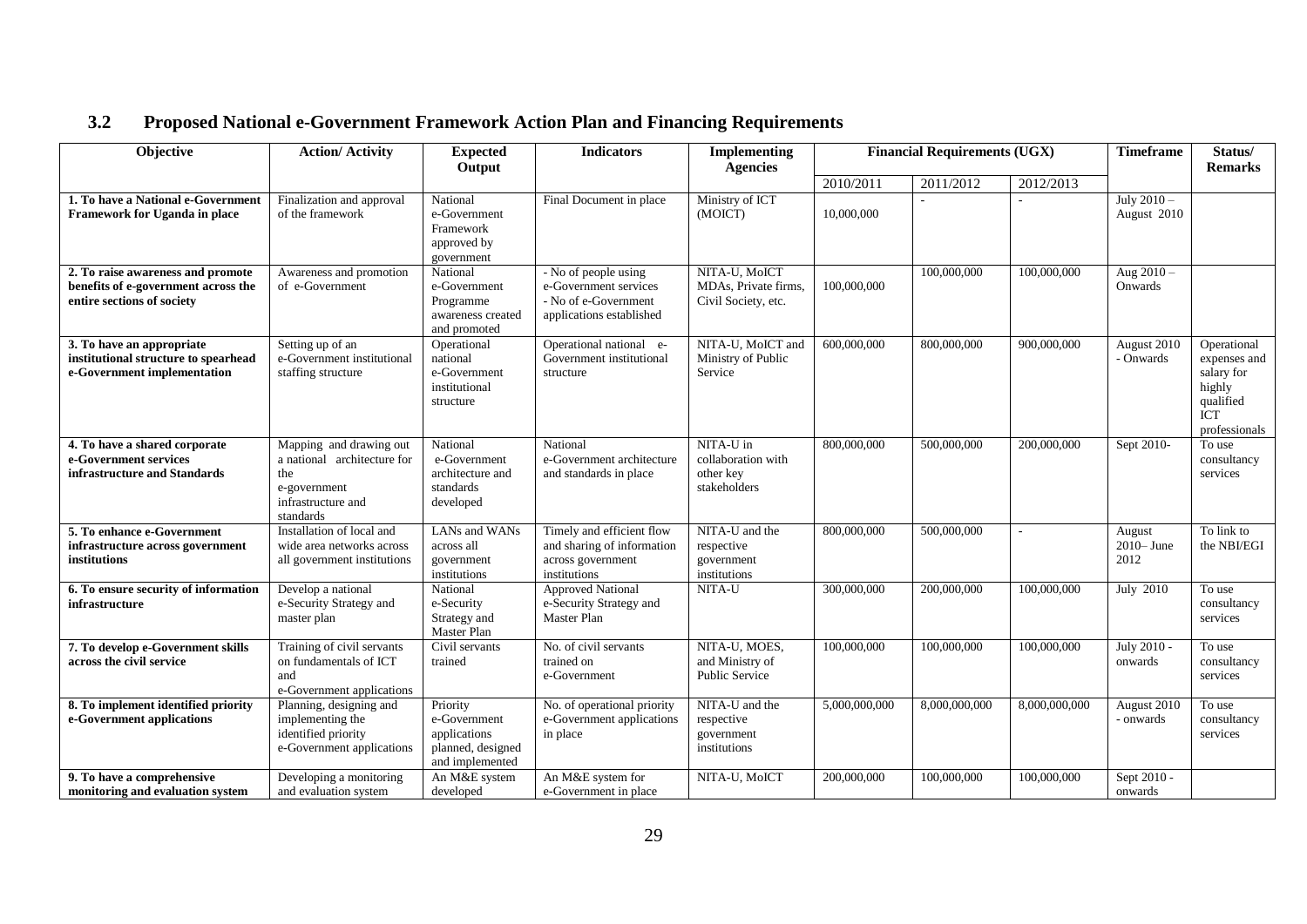#### **ANNEX 1: List of Documents Reviewed**

- <span id="page-32-0"></span>(i) The National Information Technology Authority –Uganda (NITA-U) Bill, 2008
- (ii) The Cyber Bills, namely;
	- The Electronic Transaction Bill, 2008
	- The Electronic Signatures Bill, 2008
	- The Computer Misuse Bill, 2008
- (iii) The National ICT Master Plan and e-Government feasibility study for Uganda, 2006;
- (iv) The Draft Final Uganda e-Government Strategy Framework, January 2007 championed by the National Planning Authority (NPA)
- (v) Regional e-Government Framework for East African Community (EAC), 2005;
- (vi) Common Market for Eastern and Southern Africa (COMESA) Regional e-Government Framework, April 2008;
- (vii) National Strategy Paper for the Integration of ICTs into the PEAP, 2006;
- (viii) The National ICT Policy Framework , 2003 identifying the areas that specifically relate to E-Governance implementation;
- (ix) The Draft National Development Plan (ICT) thematic paper on ICT, 2008;
- (x) The Draft Information Technology Policy for Uganda, 2008; and
- (xi) Governance Model for the NBI/EGI, 2008.
- (xii) Uganda National ICT Policy Framework, 2003
- (xiii) Rwanda e-Government and Governance Initiative (REGGI)
- (xiv) Kenya e-Government Strategy